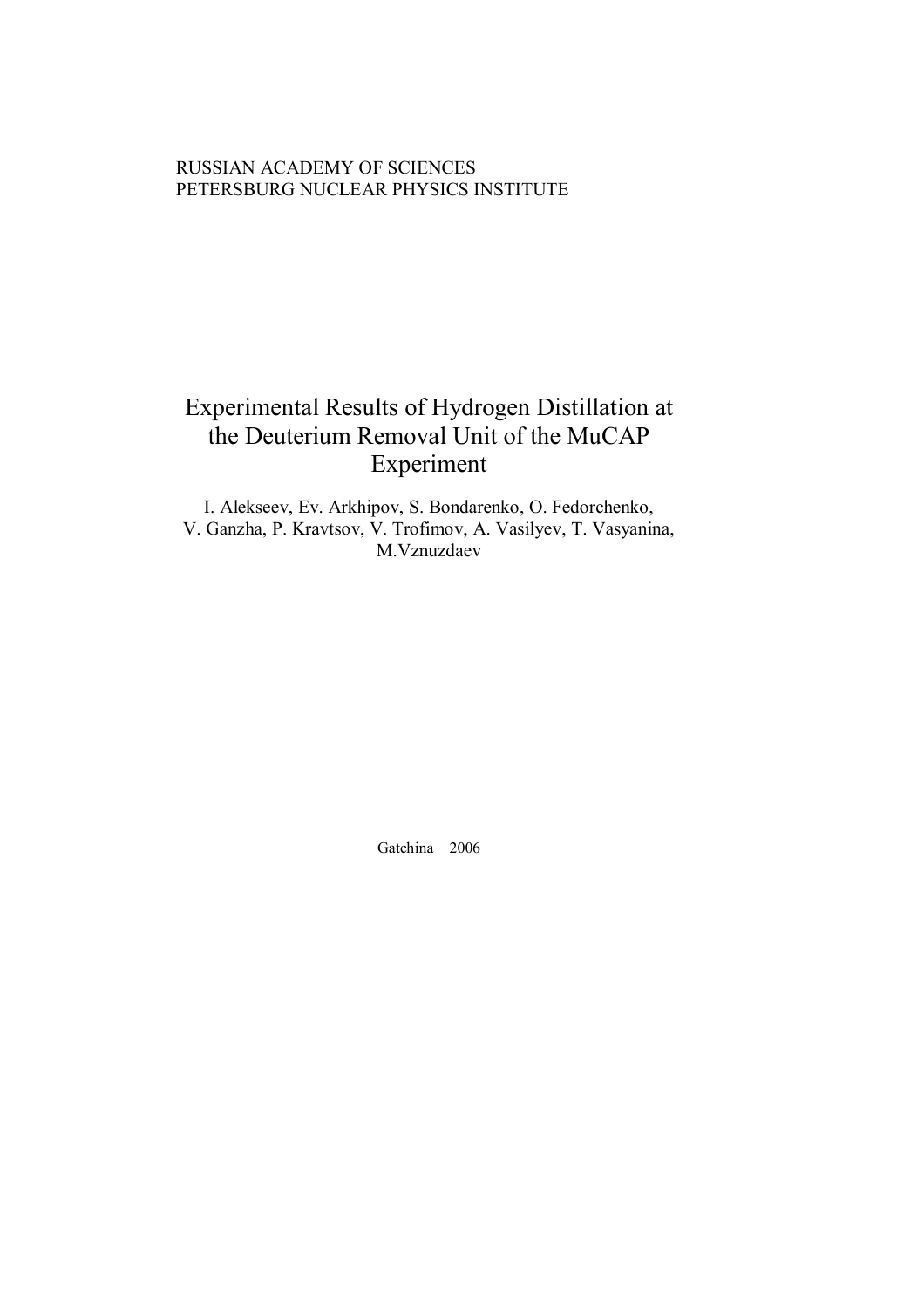# Экспериментальные результаты очистки водорода на установке для удаления дейтерия в MuCAP эксперименте

И.А. Алексеев, Е.А. Архипов, С.Д. Бондаренко, А.Васильев, Т.В. Васянина, М.Е.Взнуздаев, В.А.Ганжа, П.А.Кравцов, В.А.Трофимов, О.А.Федорченко

# **А н н о т а ц и я**

*Рассматривается криогенная разделительная колонна внутренним диаметром 2.2см и высотой 155см, являющаяся основным элементом установки для удаления дейтерия из водорода для циркуляционной системы сверхвысокой очистки водорода (CHUPS). Приводятся основные рабочие параметры и возможности колонны при работе в разных режимах. Получены результаты работы колонны при работе с нормальным водородом и протием с содержанием дейтерия около 2ppm: задержка на насадке колонны, падение давления в колонне и чистота конечного газа. Для определения эффективности колонны использовались хроматографические измерения разделения орто- и пара-водорода, из-за отсутствия оперативных методов измерения малого содержания дейтерия в водороде.* 

# **A b st r a c t**

*The cryogenic distillation column of 2.2 cm inner diameter and 155 cm packing height, which is the main element of a new unit (named the Deuterium Removal Unit) of the Circulation Hydrogen Ultrahigh Purification System, has been described in details. Fundamental operating parameters and column performance at different operating modes have been measured on the column. Using both normal hydrogen and hydrogen with residual deuterium content about 2 ppm data have been gathered and given here on liquid holdup in the column packing, on pressure drop across the column, and on product purity. Ortho-para hydrogen analysis by gas chromatography was used for the column performance evaluation because of the inefficacy of low deuterium content hydrogen analysis.* 

© ПИЯФ, 2006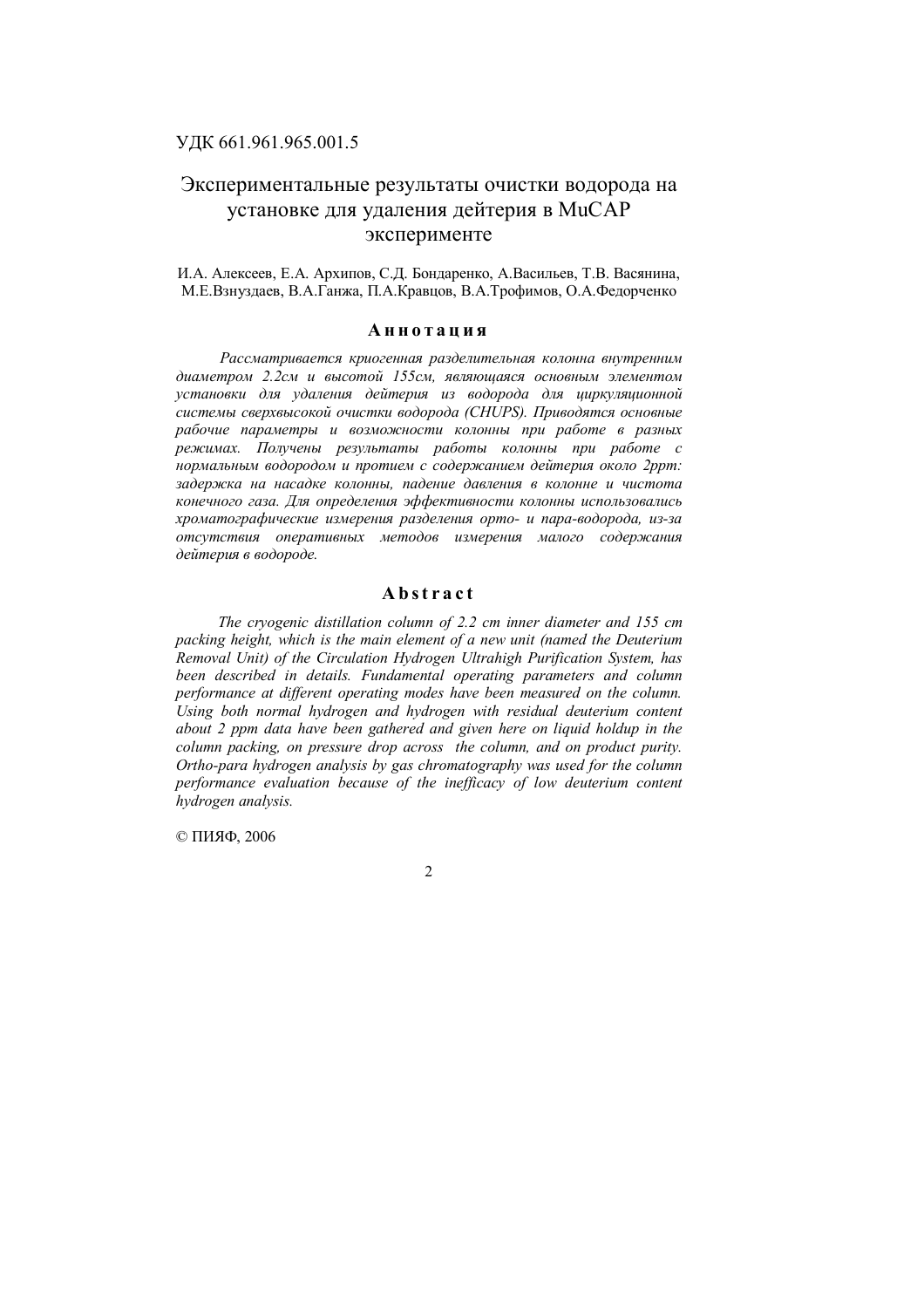### **I. INTRODUCTION**

MuCAP (Muon Capture on the Proton) experiment [1] has been carried out during 1998-2006 at Paul Sherrer institute (PSI), Switzerland. The goal of this experiment is measuring the rate of the basic electroweak process of muon capture with hitherto unachievable high precision (1%). This measurement will provide an estimation of the nucleon charged form factor  $g<sub>P</sub>$  with all-time high accuracy  $\sim$  7%.

The method needs a very precise measurement of the muon lifetime in the μ p system in comparison with the lifetime of the free  $μ<sup>+</sup>$ . To achieve this precision, ultra pure and deuterium depleted hydrogen gas (so called protium) must be used. It is necessary to avoid transfers of  $\mu$  to impurities or deuterium nuclei. These transfers lead to spoiled time spectra [2]. A new experimental technique based on high pressure time projection chamber (TPC) filled with protium was used for the measurements.

After preliminary studying, basic purity requirements for working gas were proposed. The concentration of additional impurities, such as nitrogen, oxygen, water, hydrocarbons and other matters must be strongly limited. Desirable overall part of contaminants is about  $10^{-8}$ . As for the isotopic purity, the concentration of deuterium (2H/1H ratio) must not exceed  $1 \cdot 10^{-6}$  (1 ppm) [2] but desirable level is 0.1 ppm. Average concentration of this heavy isotope in natural water is 156 ppm.

Circulating Hydrogen Ultrahigh Purification System (CHUPS) intended to provide the permanent purification of protium from the foreign contaminants during an entire statistics run (up to 2 months of continuous operation) [3]. This system was recently appended by the Deuterium Removal Unit (DRU) – device for manufacturing of ultra pure protium from hydrogen obtained by electrolysis of previously "depleted" water or even from natural hydrogen. A principle of hydrogen cryogenic distillation was used as a basis for the unit design.

The rectification method is prevailing and its principles are well-known. This method uses the difference in saturation vapour pressure of separating species above the surface of the mixture. It can be considered as a multi-step distillation with the use of a column filled with special facility for increasing a phase contact surface. This facility can be either a set of perforated plates or particular packing. The packing is more suitable for a column with a relatively small inner diameter. On the top of the column a condenser is placed which condenses vapour and returns it into the column in the form of liquid. This liquid is called reflux. The vapour from the top of the column can be partially taken away from the column as a product of the process. The reflux drains down along the column moistening the packing. An amount of the liquid suspended on the packing is a column holdup. Lower end of the column is equipped by reboiler. A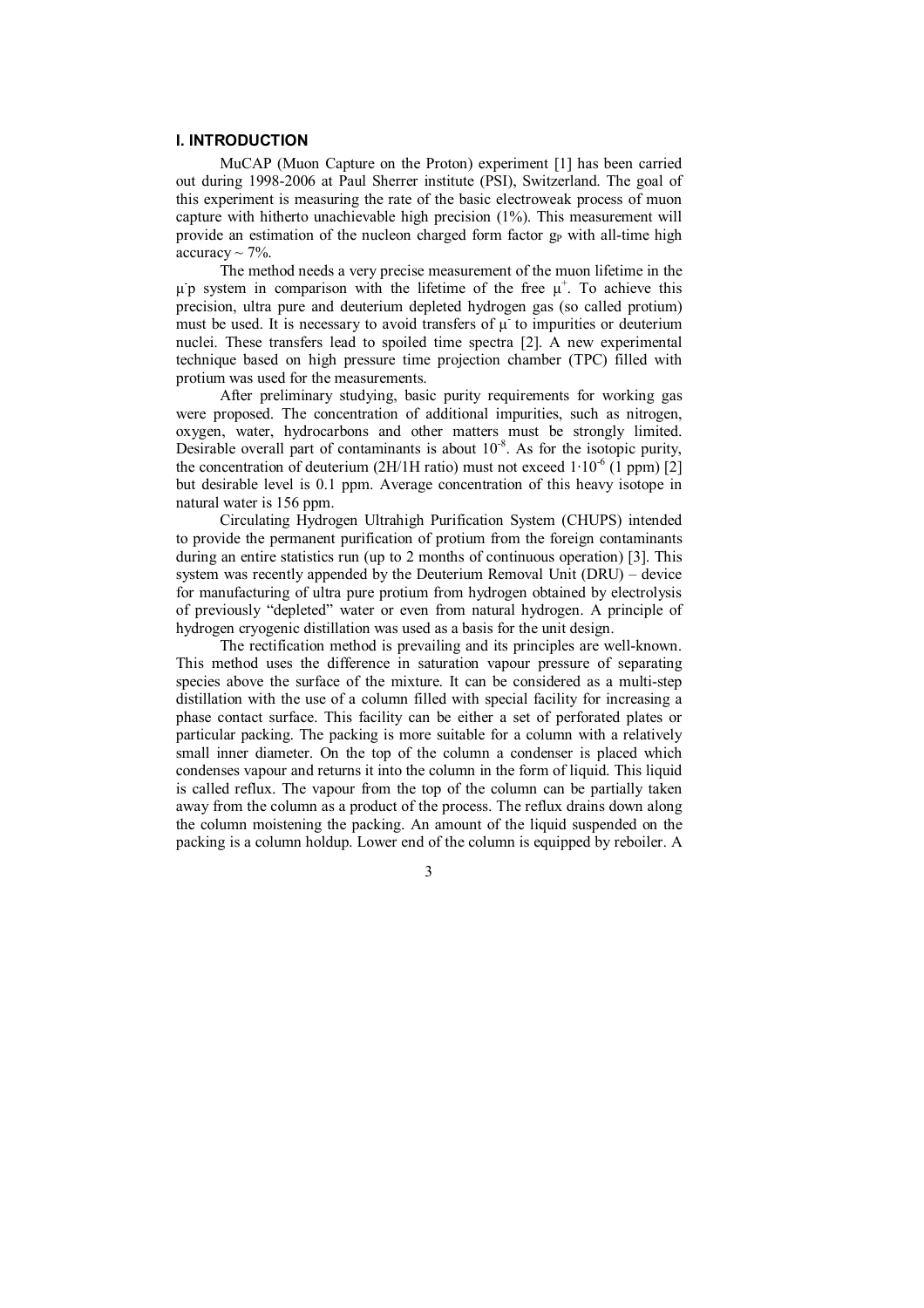separated mixture boils in the reboiler forming the vapour. The vapour rises upward along the column and interacts with the counterflow of draining reflux: the liquid is being saturated by the high-boiling component, and the gas – by low-boiling.

In our case of hydrogen-deuterium separation a separating mixture is the mixture of regular hydrogen  $(H_2)$  and "deuterohydrogen" (HD).  $D_2$  molecules are extremely rare and should not be considered. Besides, there is a division of the  $H_2$  molecules into two groups, one of which has its protons aligned in the same direction (referred to as orthohydrogen) and the other in opposite directions (parahydrogen). Ordinarily, transition between ortho and para forms are relatively rare, so H<sub>2</sub> can be considered as a mixture of two distinct components. The ratio between the ortho and para forms is about 3:1 at standard temperature and pressure, but the para form dominates at low temperatures.

Separation factor, α, defines of an elementary separation effect achieved at one contact of liquid and vapour hydrogen. Ideal separation factor is a ratio of saturation vapour pressures above pure components, it depends on temperature: the higher temperature the lower separation factor. But separation factor for deuterium-protium is much lager than for ortho-para hydrogen at the same temperature. Throughout the contacting tower, liquid and vapour are brought into repeated contacts that multiply elementary separation effect. Thus the flowing down liquid hydrogen becomes steadily enriched in deuterium and ortho-hydrogen while the rising vapour becomes steadily depleted. According to the concept of Equilibrium Theoretical Plate, Height Equivalent to a Theoretical Plate (HETP) is the main performance characteristic of a separation column. HETP is the height of a part of a column left by liquid and gas flows which are in equilibrium to each other, (i.e., for example, deuterium concentration in the liquid is  $\alpha$  times higher than in the gas). The lower HETP value the higher column's separation power.

The column was designed to be operated so as to separate the initial mixture injected into the column through a feed port withdrawing pure  $H_2$  (with deuterium content at least 30 times lower than in feeding gas) as distillate product and discarding the HD component in the reboiler stream.

For the safety reasons and to select the most suitable operating mode a number of studies and verifications were carried out. They include checks of the mechanical design and integrity and investigations of the pressure drop, the liquid holdup and column performance at different modes. Also, these investigations are very important to evaluate the accuracy of the measurements. The results of these studies are reported here.

Inefficacy of low deuterium content analysis in protium and the fact that possible residual deuterium content of the depleted product can be lower than the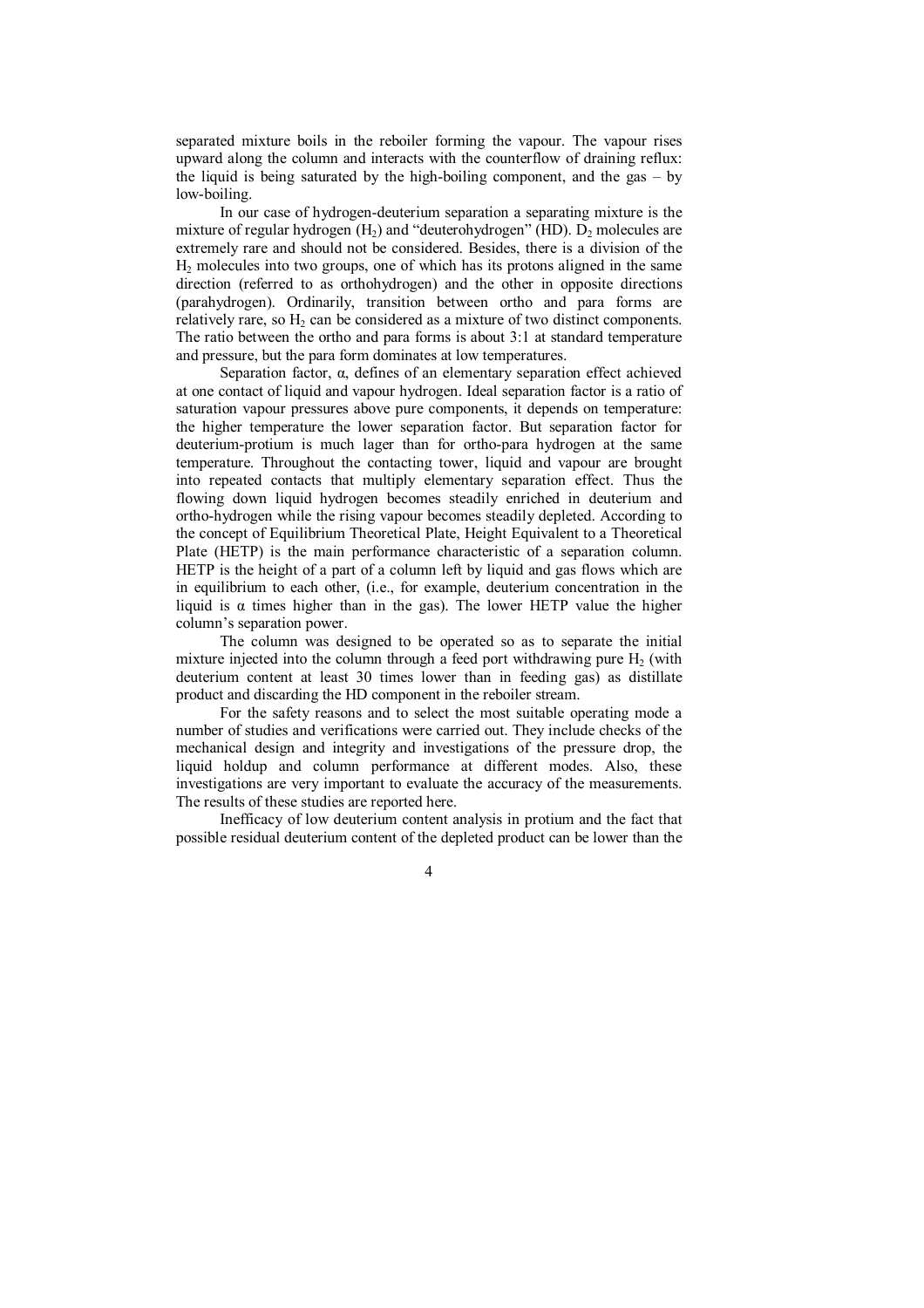detection limit complicate the verification of separating power. It made us find another approach. The use of gas chromatography method for ortho-para hydrogen analysis was found as a relatively fast and simple way of column performance evaluation. Also, low deuterium probes were measured on the small accelerator built specially for isotope analyses with special ion source giving extremely low backgrounds of hydrogen ions.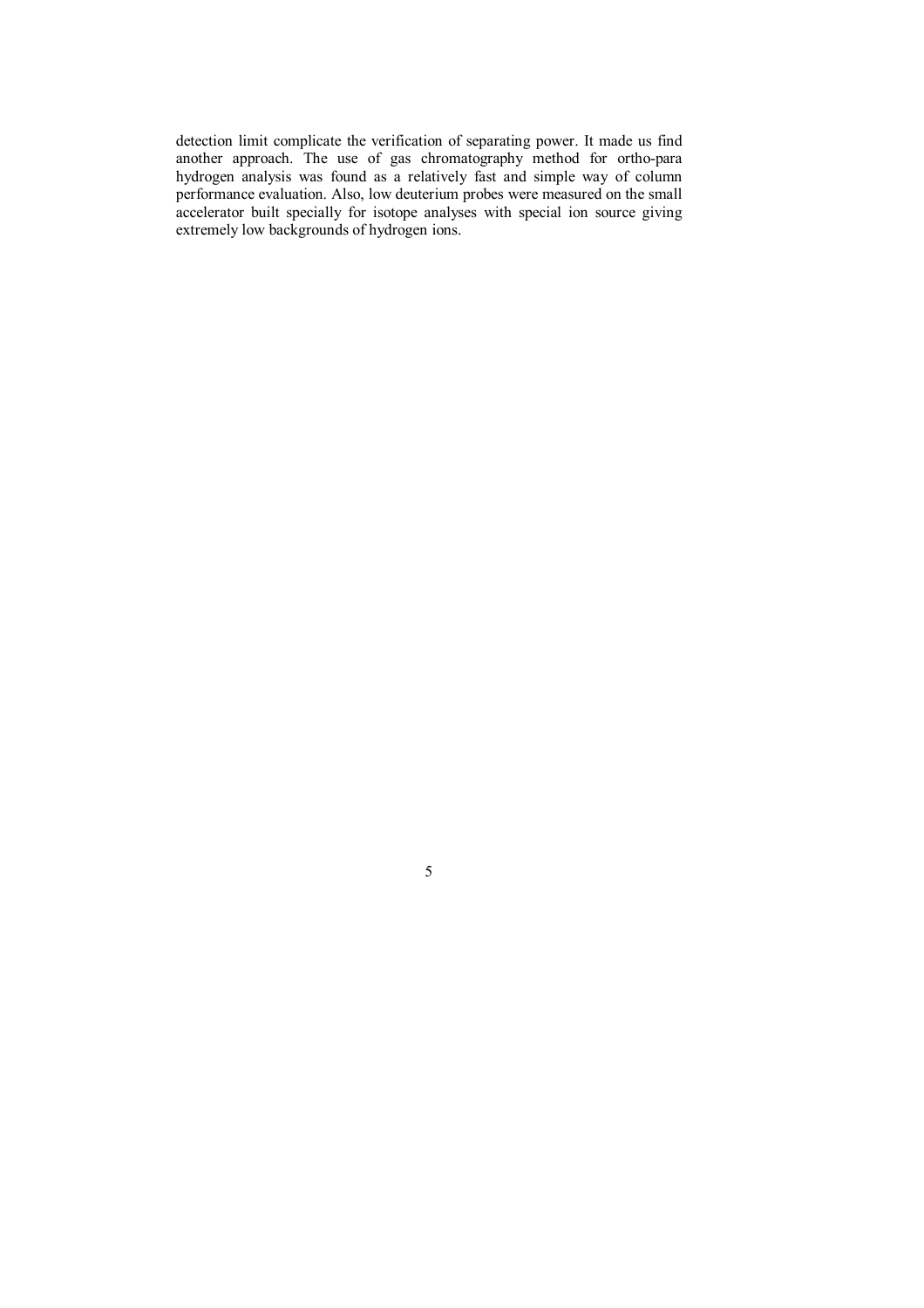### **II. THE MECHANICAL DESIGN OF THE DEUTERIUM REMOVAL UNIT**

The simplified layout of the DRU is presented in Fig. 1. Separation column of 2.2 cm inner diameter and 155 cm overall packing height is the main part of the unit. It consists of two sections connected by ISO CF40 flange coupling and is cased in a vacuum jacket. The 2.5 m vacuum jacket fixed on tripod (Fig. 2) is a basis for the setup. All working parts of the device are placed inside the jacket and its upper and lower attachments (so called adaptors). The jacket and the adaptors comprise a common vacuum volume.

The column has a condenser and a reboiler connected with its upper and lower part. A COOLPOWER 140T (Leybold vacuum GmbH [4]) cryogenerator was used for the cold operations, with the maximal cooling power of 20 W at 20 K.

A conical liquid distributor is fixed between the upper and lower sections of the column. Both sections of the column are filled with random packing. The liquid feed stream (see comments below) is introduced into the bottom of the upper section of the column. The distributor is intended to collect the liquid trickling down from the upper section and guide it to the centre of the lower section. It is essential to prevent the effect of "adhesion" of the liquid to the column's wall.

The control system provides the algorithms necessary for column's operation in all modes. It operates two mass-flow controllers (MFC4 and MFC5) and two heaters (H10 and H11) and measures temperature and pressure sensors.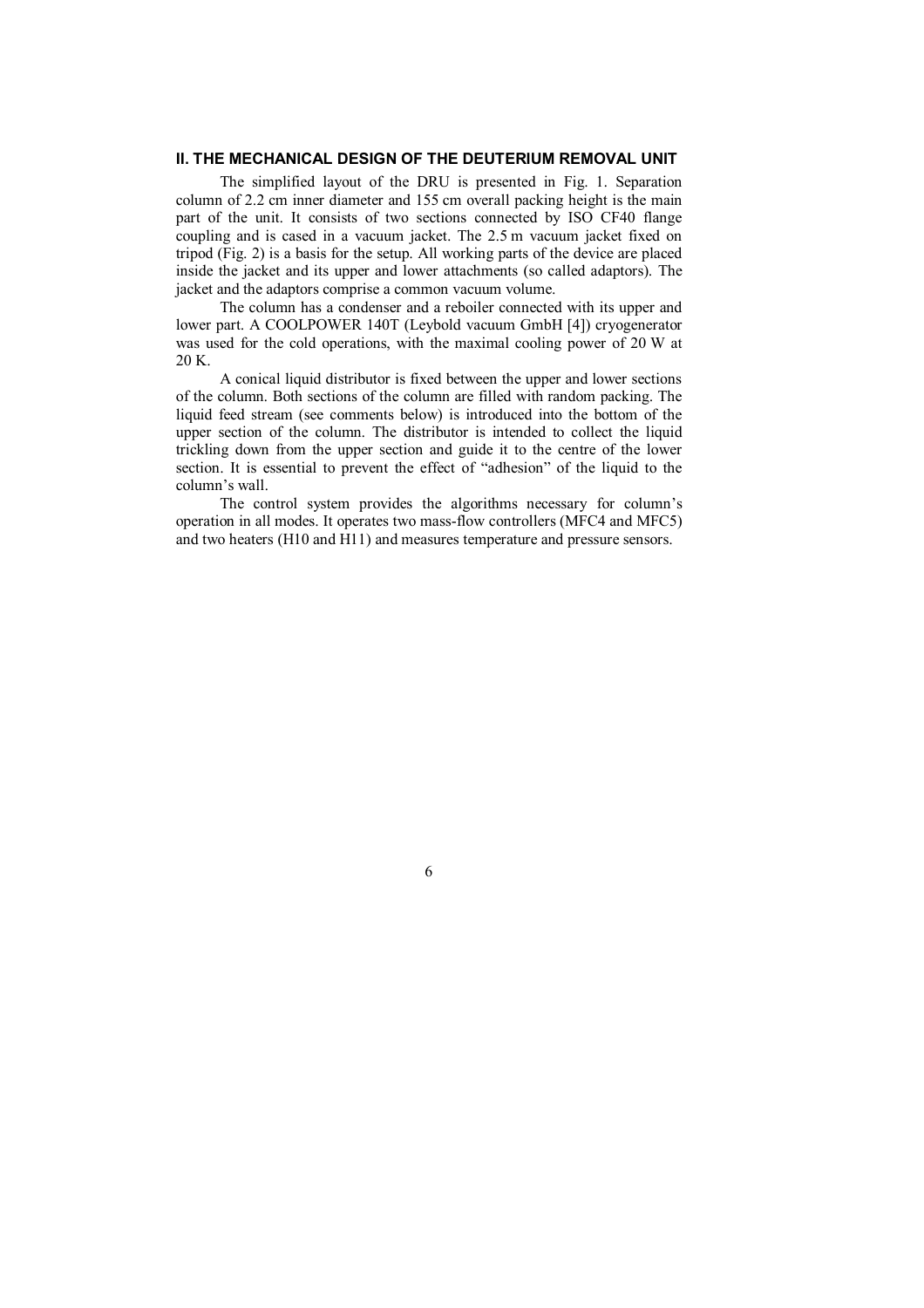

Fig. 1. DRU simplified flowchart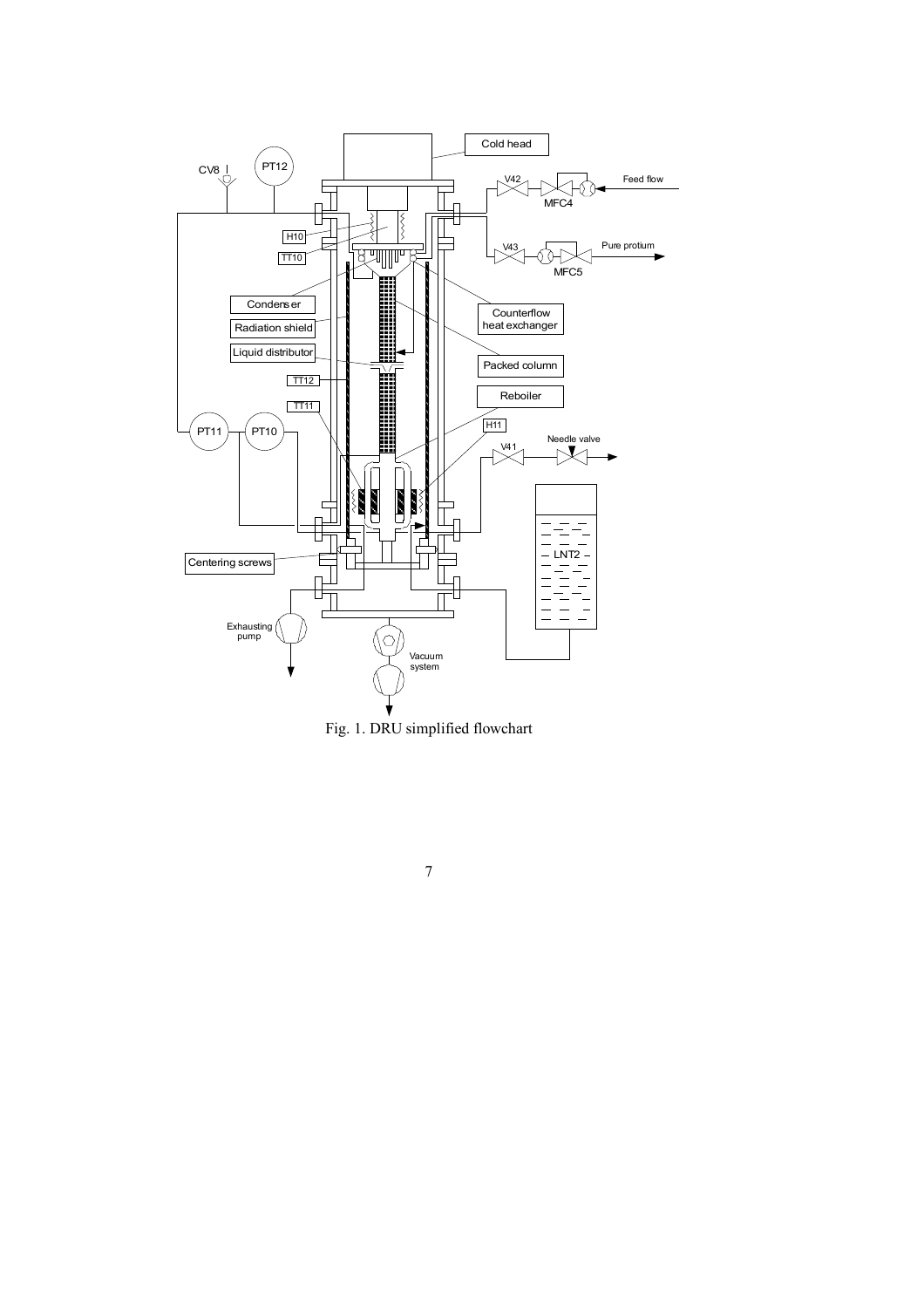

Fig. 2. Deuterium removal unit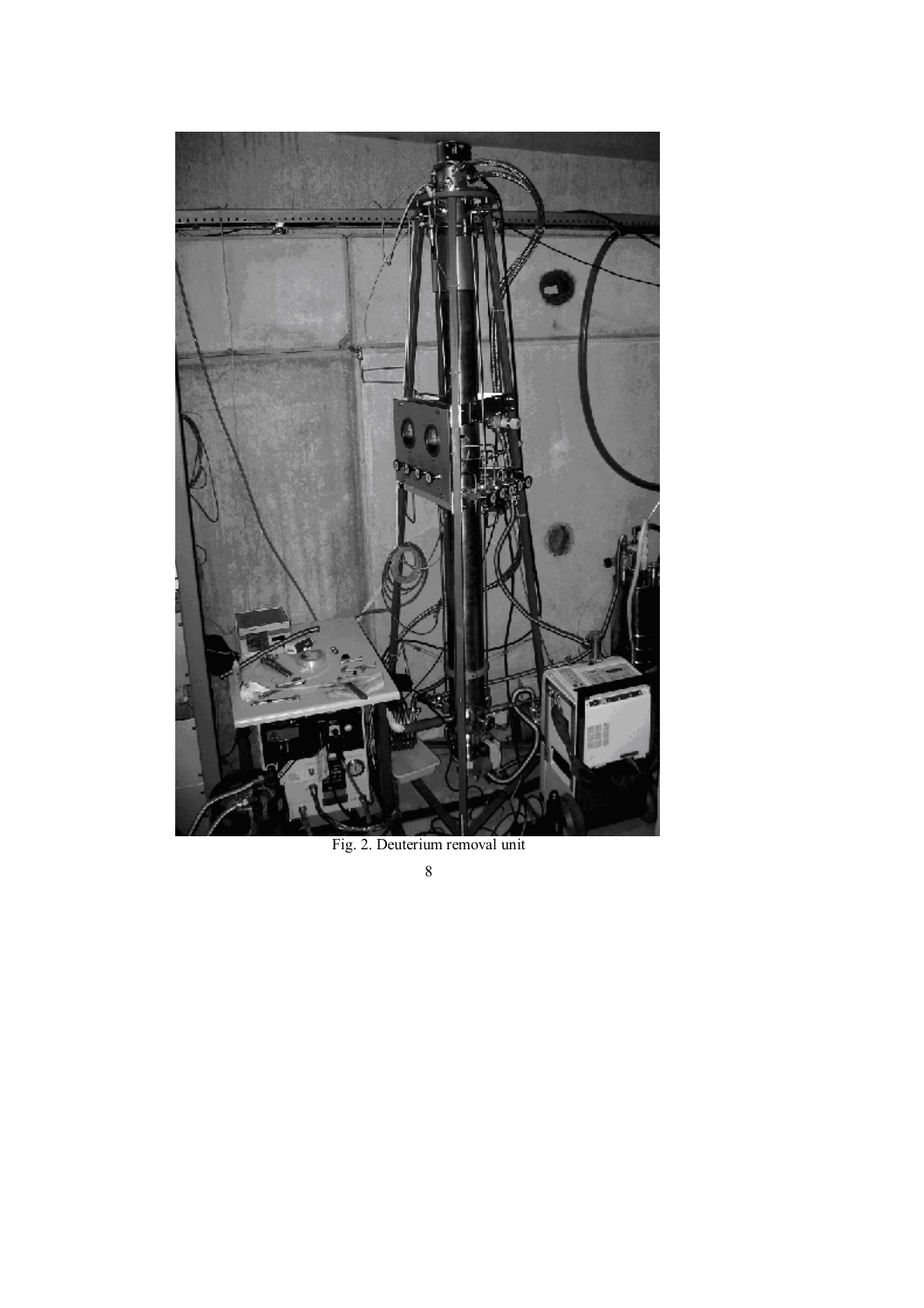# **Condenser**

The condenser is a closed conical bimetallic volume. Its flat upper part is made of 10 mm copper plate. Inner part of this plate is processed in a form of a row of lamellas to develop the heat transfer surface area. Vertical orientation of the lamellas provides easy sliding of hydrogen condensed drops downward. The conical part has a flange for connecting to the column and welded to the copper plate by electron-beam. The condenser has two connections (tubes with 1 mm internal diameter) for conducting product hydrogen and its pressure to an upper point of the differential manometer PT11.

The cold head tightly contacts with outer surface of the copper plate through an indium foil. The cooled part of the condenser is mounted in the upper adaptor and that way in the common vacuum insulation of the column.



Fig. 3. Condenser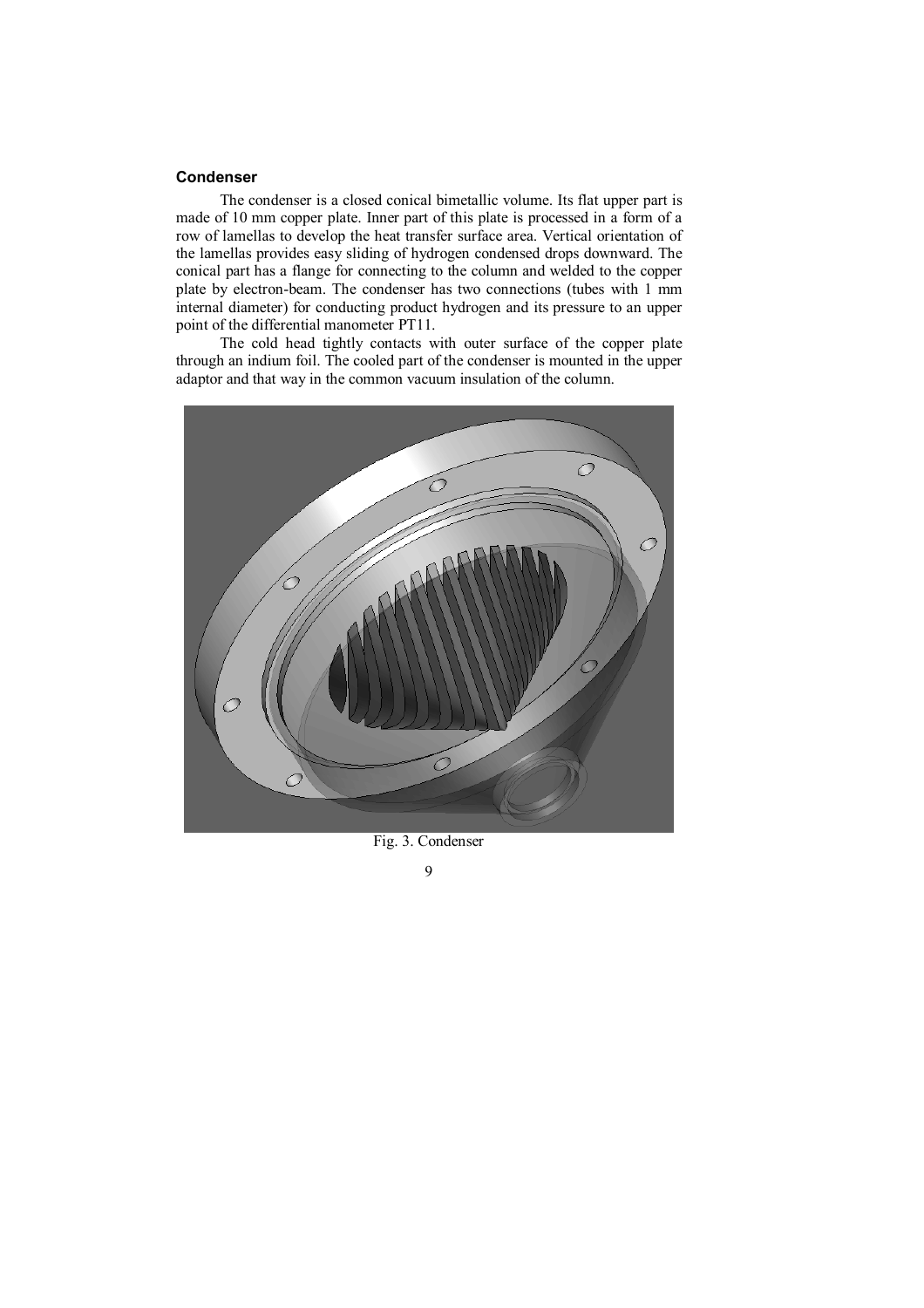

Fig. 4. Condenser with counterflow heat-exchanger

A counterflow heat exchanger is mounted around the condenser and fixed on its upper flange. The assembly of the heat exchanger consists of two copper rings fixed one under another (Fig. 4). The lower ring is cut to four segments to tear the heat flow along the heat exchanger's tubes. Upper one is tightly screwed to the cover flange of the condenser.

The rings are spread by 40 mm by four steel screws and that way thermally unbounded. Both of heat exchanger's tubes are silver-soldered into the lower segmented ring. Outlet tube of the heat exchanger is either soldered into the upper ring.

The heat exchanger cools down the feed flux flow (inlet flow) by the deuterium depleted product flux (outlet flow). This equilibration occurs in the lower ring. Further the feed flux leaves the segmented lower ring and is finally cooled and liquefied in the upper ring by the cooling power of the cryogenerator transmitted through the condenser's cover.

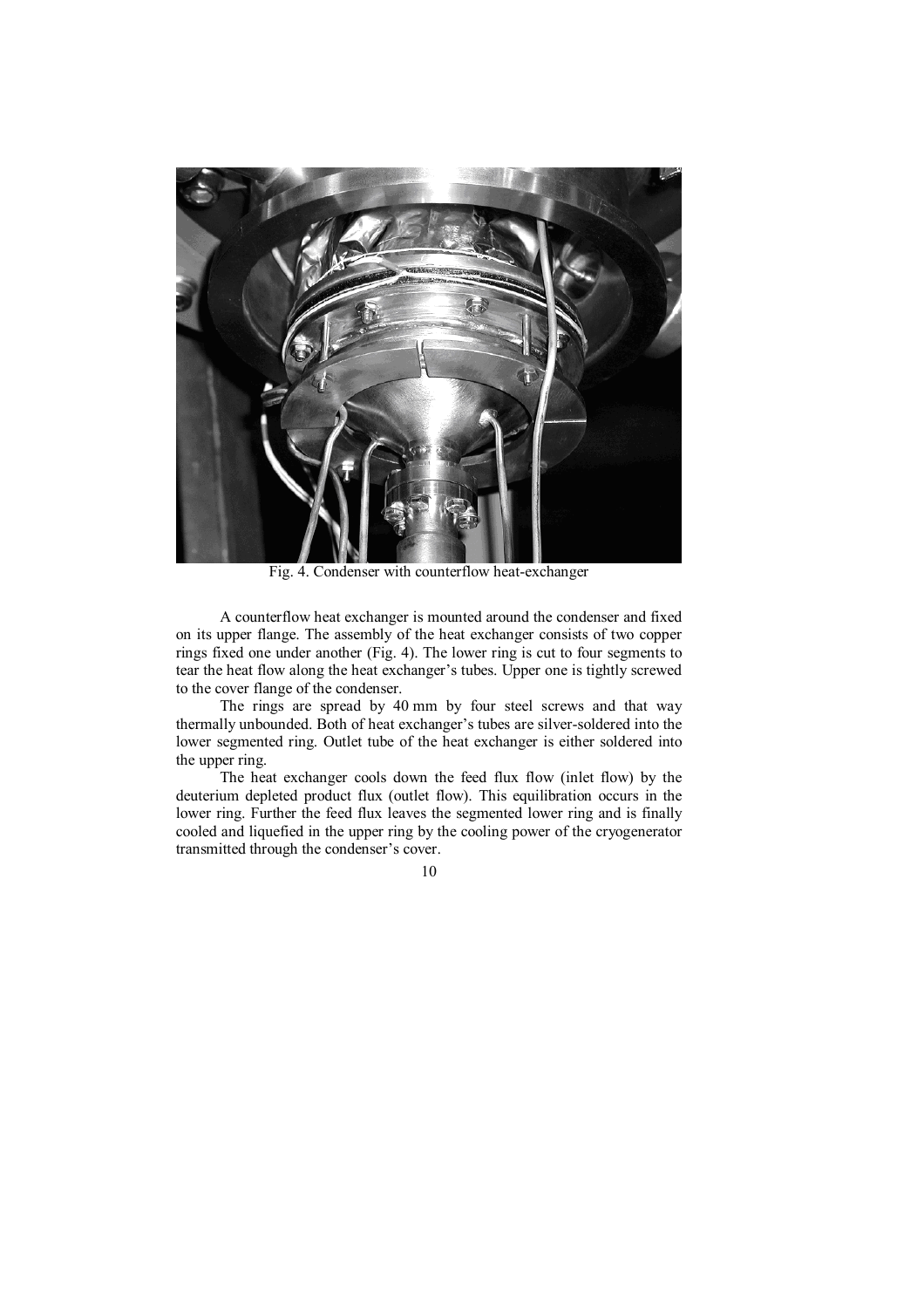#### **Reboiler**

The reboiler (Fig. 5) is essential to supply evaporation of the separating mixture. It has rather complicated arrangement to provide steady controllable boiling. This unit consists of central pipe, copper muff, upper and lower collectors and several connecting tubes. The central pipe keeps the most of liquid hydrogen collected in the bottom of the column. Both of collectors are welded to the pipe. The lower collector is also connected to the boiler by the short connecting tube.

The massive copper muff has a large central hole. Several longitudinal apertures are drilled in the muff around the big hole. Their outlets are opened into common upper and lower grooves which a closed by stainless steel covers. The covers are welded to the boiler's body by electron-beam. Bimetallic structure allows the boiler to have very good heat conductivity owing to the copper body and therewith solid connection with other steel parts through the steel covers.

The boiler is equipped by electric heater coiled around its body and PT100 thermometer (TT11) to control its temperature. Liquid hydrogen boils in the longitude apertures and its vapour moves upward through four long connecting tubes. The short connecting tube provides a circulation between the lower collector and the boiler.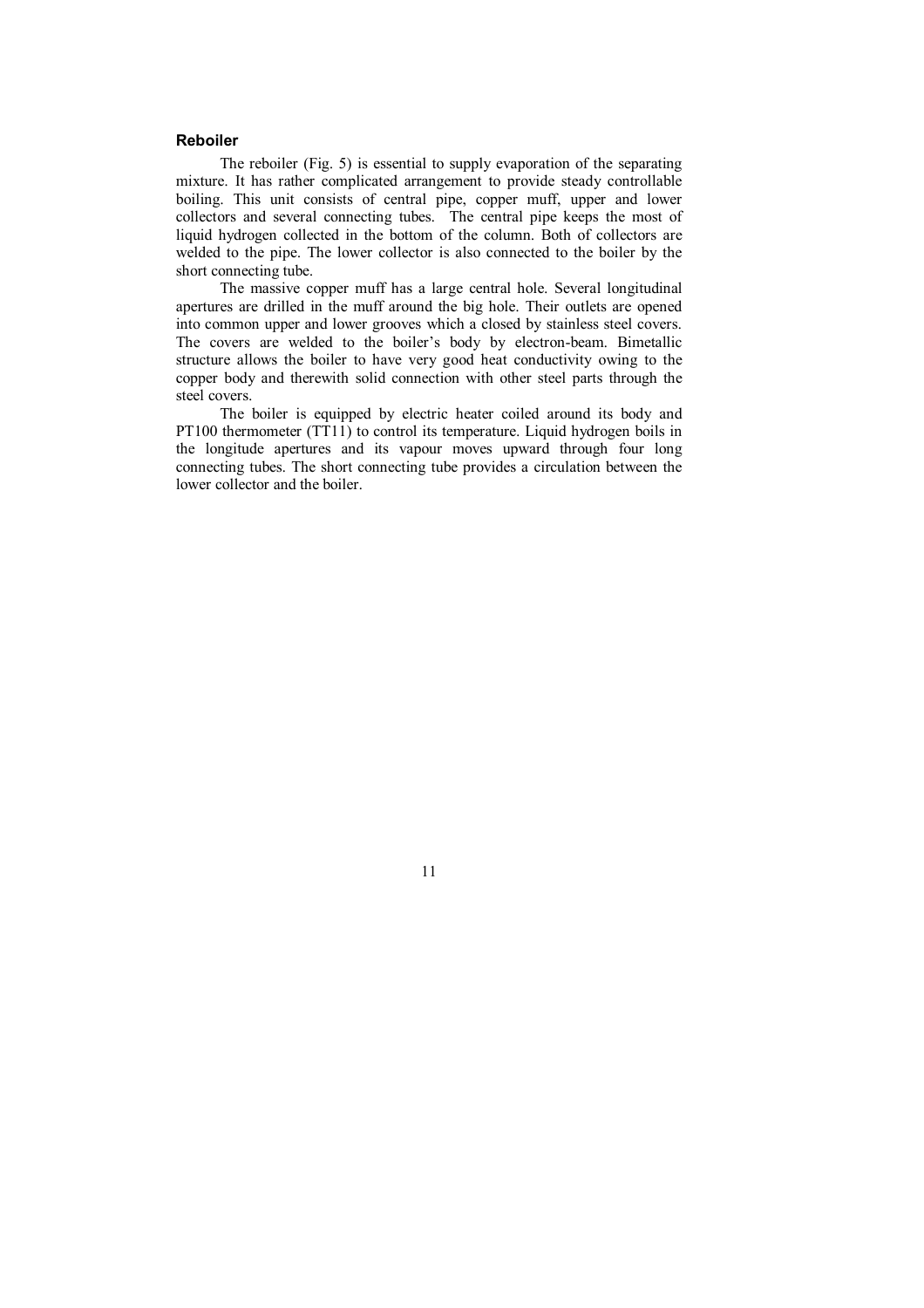

Fig. 5. Reboiler

The advantage of the considered assembling is separation of main amount of liquid hydrogen from the boiling section. Because of this separation, we obtain a steady level of liquid hydrogen inside the central pipe, which is measured by a differential manometer PT10. The low pressure point of this manometer is connected to lower part of the column and the high pressure point – directly to the lower collector.

ISO CF16 and CF40 connections are used for coupling of column parts. This type of connection is characterized by excellent vacuum tightness and good temperature cycling reliability.

# **Packing**

The column is filled with specially designed spiral prismatic random packing made from 0.2 mm stainless steel wire (Fig. 6). The packing is intended to provide a maximal surface of phases contact. At the size of the prismatic springs of  $2\times2$  mm and total volume of packing in the column 560 ml it gives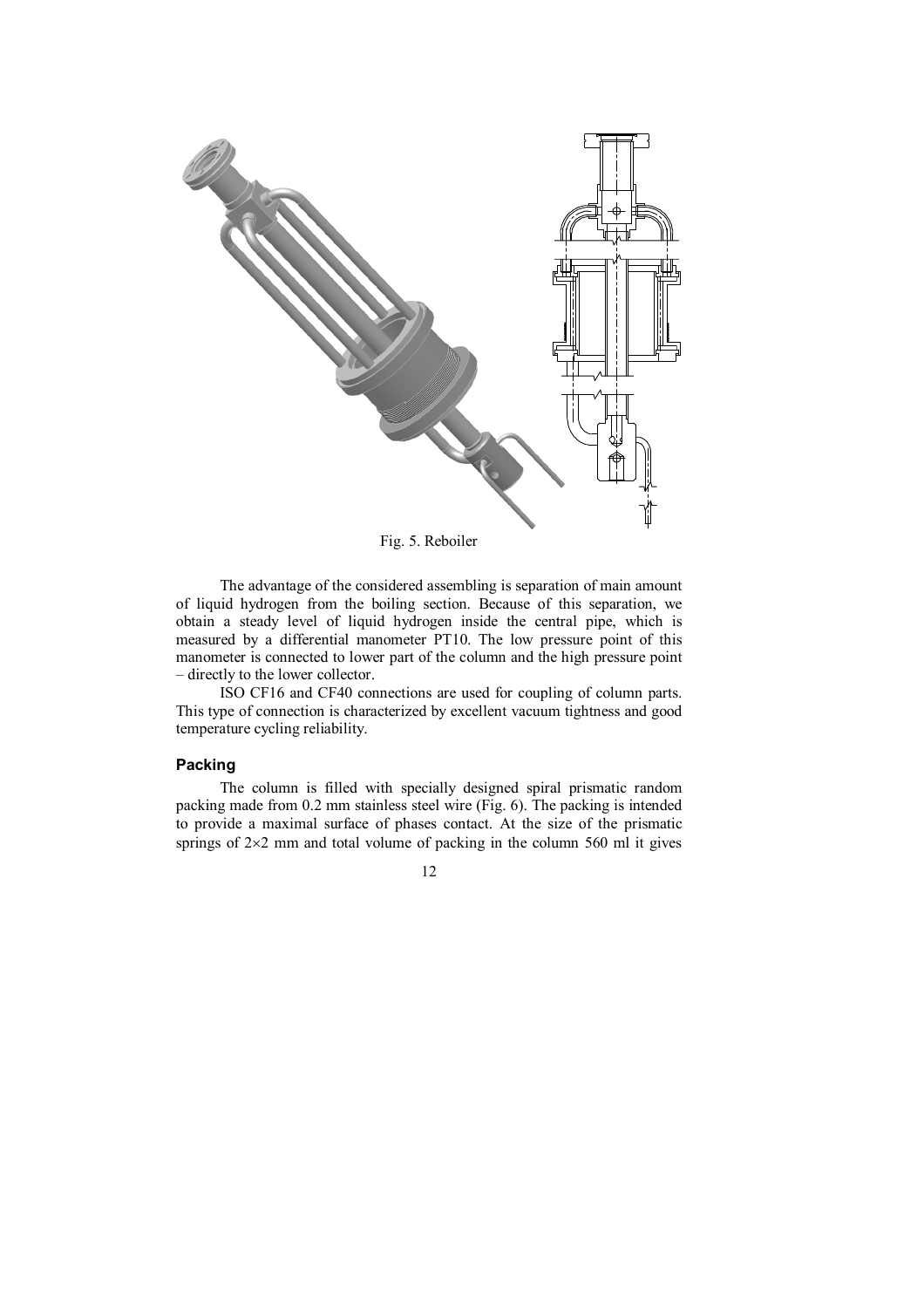surface of 1.95  $m^2$ . The choice of stainless steel as a material is caused by purity conditions of hydrogen. The packing surface was pickled by nitric acid to develop its roughness and improve wettability by liquid hydrogen.

It was the first test of the packing in a cryogenic distillation column. This type of packing (but bigger size  $-3\times3$  mm) was earlier tested in PNPI's water distillation columns of 80 mm inner diameter and showed good separation characteristic (HETP=2.5-3 cm) [5]. The similar packing made from stainless steel (Heli-Pak and Coil Pack) tested in cryogenic distillation column of small diameter gives HETP value about 5-6 cm [6]. That is why the value of HETP equal to 5 cm was put in the design according to conservative approach.



Fig. 6. Packing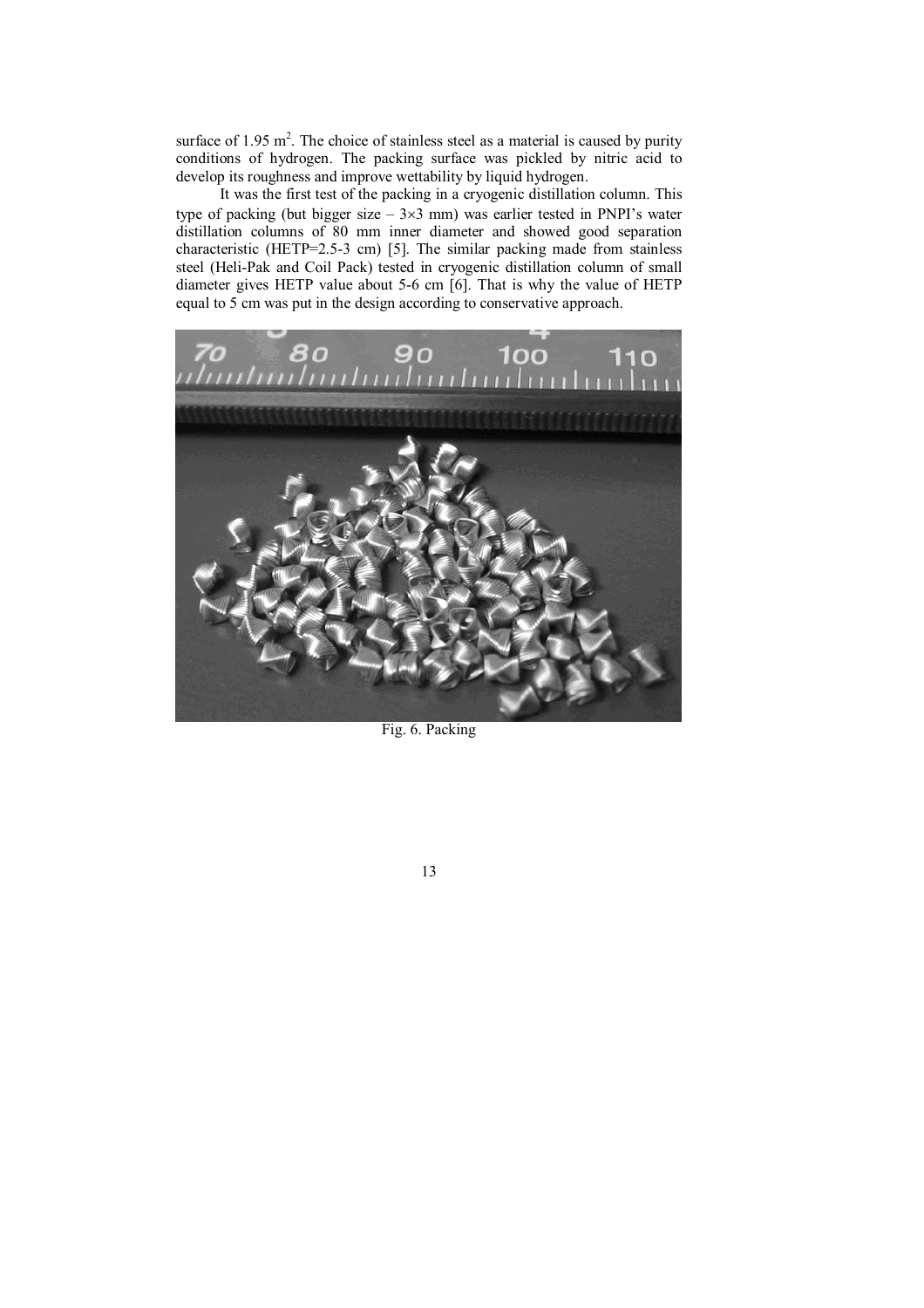# **III. EXPERIMENTS AND RESULTS**

In April – May 2006 the DRU was tested during a few long (up to 7 days) periods of operation. The total amount of pure protium produced by the column in this run was 1300 L. Almost all tests of columns performance were carried out at so called "total reflux mode", with zero feed flow and correspondingly withdrawal flows from the column top and bottom.

# **Check on operational capability and heat inleakage measurements**

After assembling of the setup with serial checking of all hermetic seals on vacuum it was important to test cooling power capability. At first for the exhausted column we measured the steady-state temperature at the top (TT10) corresponding to the given load of the upper heater H10. Then the same was done with two heaters (H10 and H11) and the column filled with hydrogen (Fig. 7). The difference between the curves shown on the figure is explained by the heat inleakage and the calculated value is 1.7 Watt. This level of heat inleakage was found quite acceptable. It is indicative that the first curve passes through the point (20 K, 20 W) which exactly corresponds to COOLPOWER 140T performance.



Fig. 7. Heat inleakage measurements

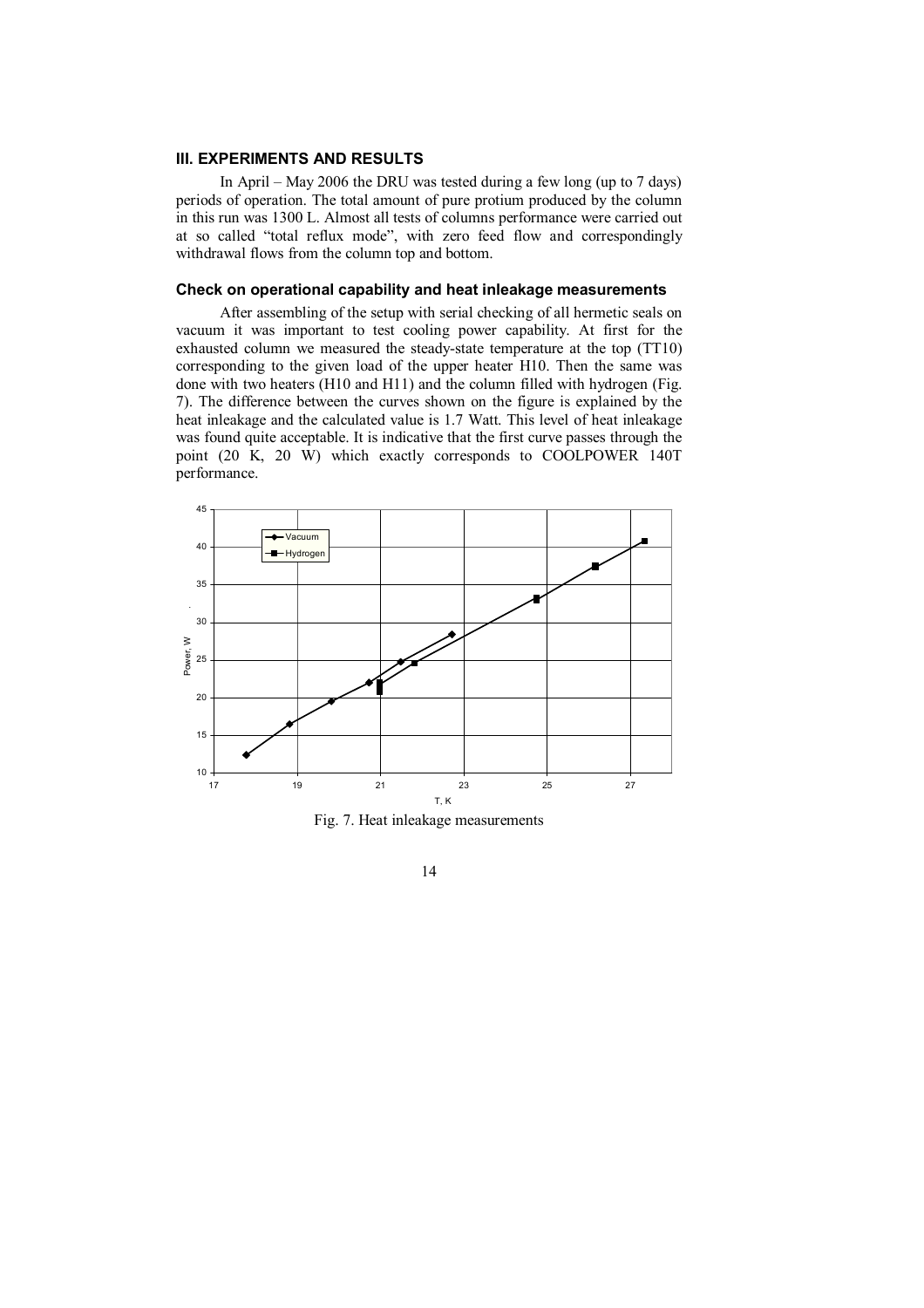#### **Analysis**

The analysis of low deuterium content in hydrogen is not prompt and besides the residual deuterium content of the depleted product can be lower than the detection limit. Nevertheless, a method for fast estimation of column performance was strongly needed. A chromatographic analysis of ortho-para isomers of hydrogen was proposed as a method of indirect estimation of the column separation power.

For the analysis the same chromatographic device was used as for analysis of nitrogen traces [7]. However there are some changes introduced into the device for this specific method of analysis. The first distinction was the use of  $Al_2O_3$ -filled chromatographic column immersed into liquid nitrogen. The liquid nitrogen temperature is essential to provide the separation of the isomers that have temperate difference in adsorption affinity. The other essential difference is the direct injection of the sample into the carrier gas without the preliminary accumulation of impurities. The accumulation is unnecessary because of relatively high concentration of the separated components. The third serious property of this method was the use of neon as the carrier gas. It was used to provide more difference in thermo conductivity between the separated species and carrier gas in comparison with conventionally used helium.

Measurement of the concentration of ortho- and para- isomers in the top and bottom parts of the column makes it possible to estimate its separation performance and recalculate the concentration profile for deuterium. An instance of chromatogram for samples taken from the top and bottom part of the column is shown in Fig. 8.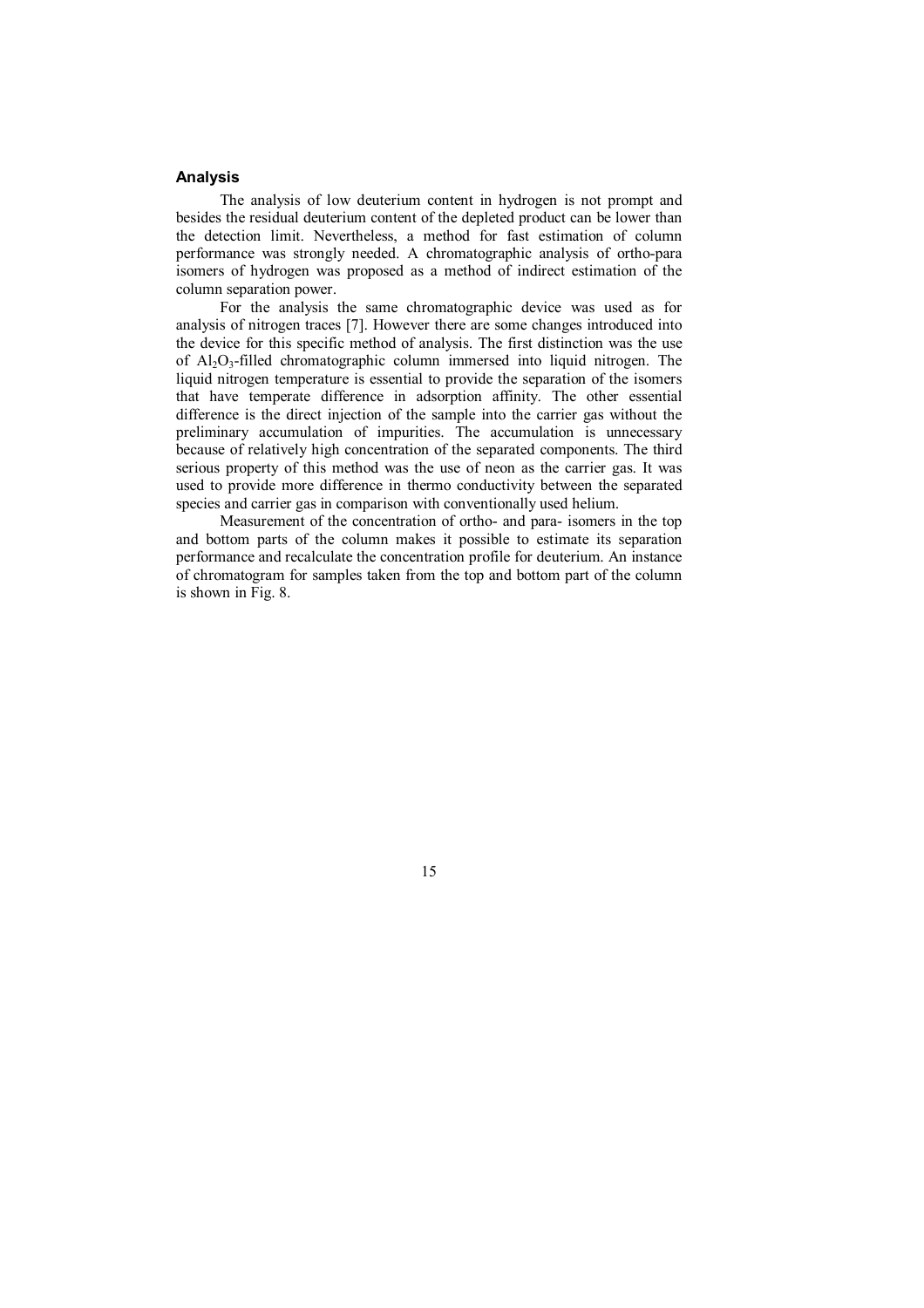



Separation ratio is the ratio of relative concentration of a component of interest at the bottom to the top of the column:

$$
SR = \frac{X_{Bottom} / (1 - X_{Bottom})}{X_{Top} / (1 - X_{Top})}
$$
\n
$$
(1)
$$

If separation factors are known for the total reflux operating mode the recalculation of ortho-para hydrogen separation ratio (SR) into deuteriumprotium separation ratio can be done easily with the help of Fenske equation:  $SR = \alpha^N$  $,$  (2)

where  $N$  – the number of theoretical plates. A separation factor  $\alpha$  is the value of elementary separation effect. It can be presented as a ratio between saturation vapour pressures for pure components. For ortho-para separation it can be shown as:

$$
\alpha_{o-p} = \frac{P_{sat.Para}}{P_{sat. Ortho}}
$$
 (3),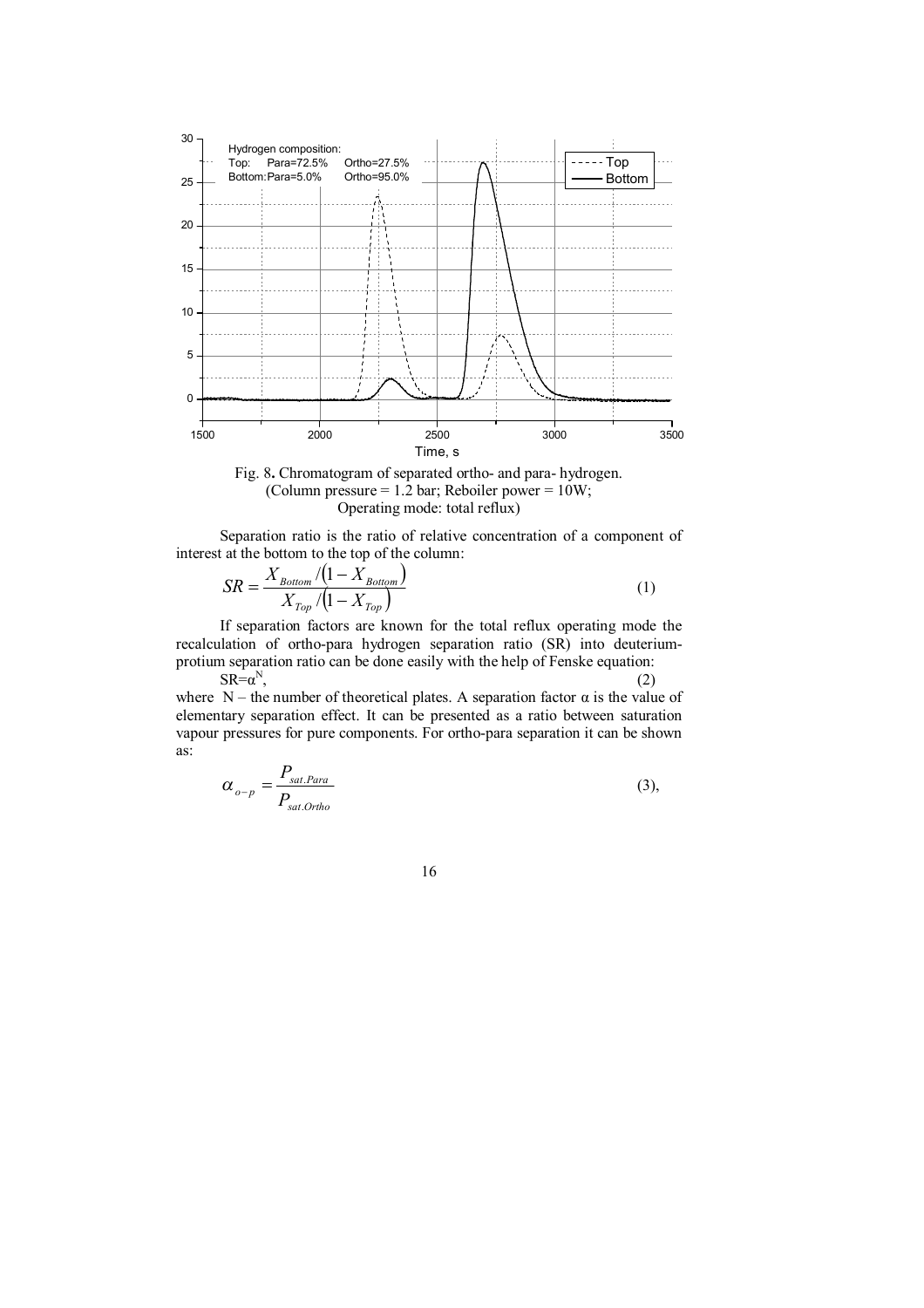where  $\alpha_{o-p}$  - ideal separation factor for ortho-para hydrogen system, *Psat*.*Para* and *Psat*.*Ortho* – saturation vapour pressures above pure para- and orthohydrogen, respectively.

Thus, for the deuterium-protium case:

$$
\alpha_{D-H} = \frac{P_{sat.H_2}}{P_{sat.HD}}
$$
\n(4),

where  $\alpha_{D-H}$ – ideal separation factor for system of protium and deutherohydrogen,  $P_{sat.H_2}$  and  $P_{sat.HD}$  – saturation vapour pressures for pure normal H<sub>2</sub> and pure HD, respectively.



Fig. 9. Temperature dependencies of saturated vapour pressures and separation factor for H<sub>2</sub>-HD system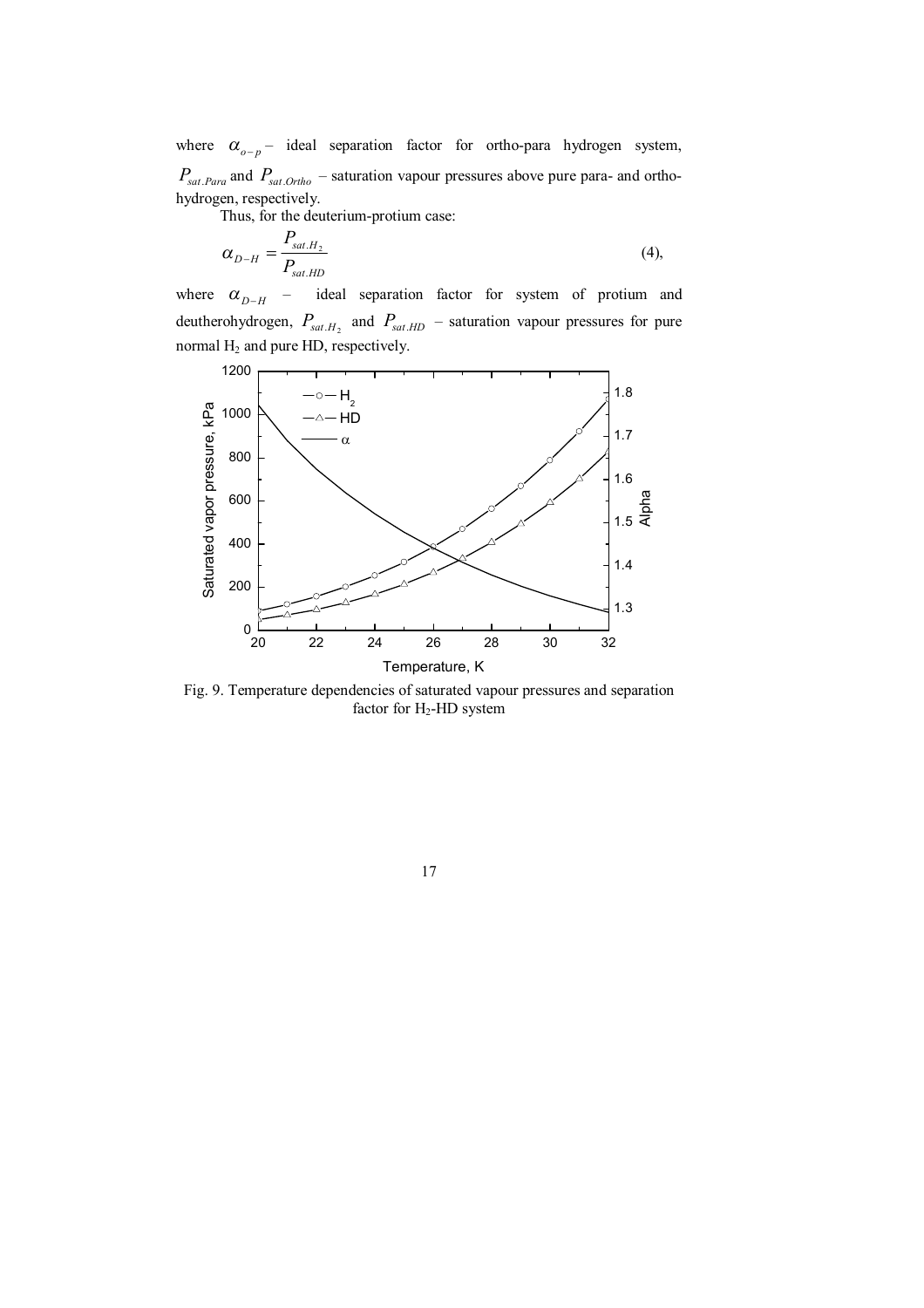

Fig. 10. Temperature dependencies of saturated vapour pressures and separation factor for ortho-para hydrogen system

Dependencies of separation factors for  $HD-H<sub>2</sub>$  and ortho-para hydrogen system on temperature are shown on Fig. 9 and Fig. 10. The significant difference between the separation factors according to Fenske equation (2) results in much larger difference between the separation rations for a large number of theoretical plates in the column (or height of the column: N=H/HETP).

Height Equivalent to a Theoretical Plate (HETP) is the main characteristics of column's performance. The higher separation power corresponds to greater number of theoretical plates (N) and less HETP value.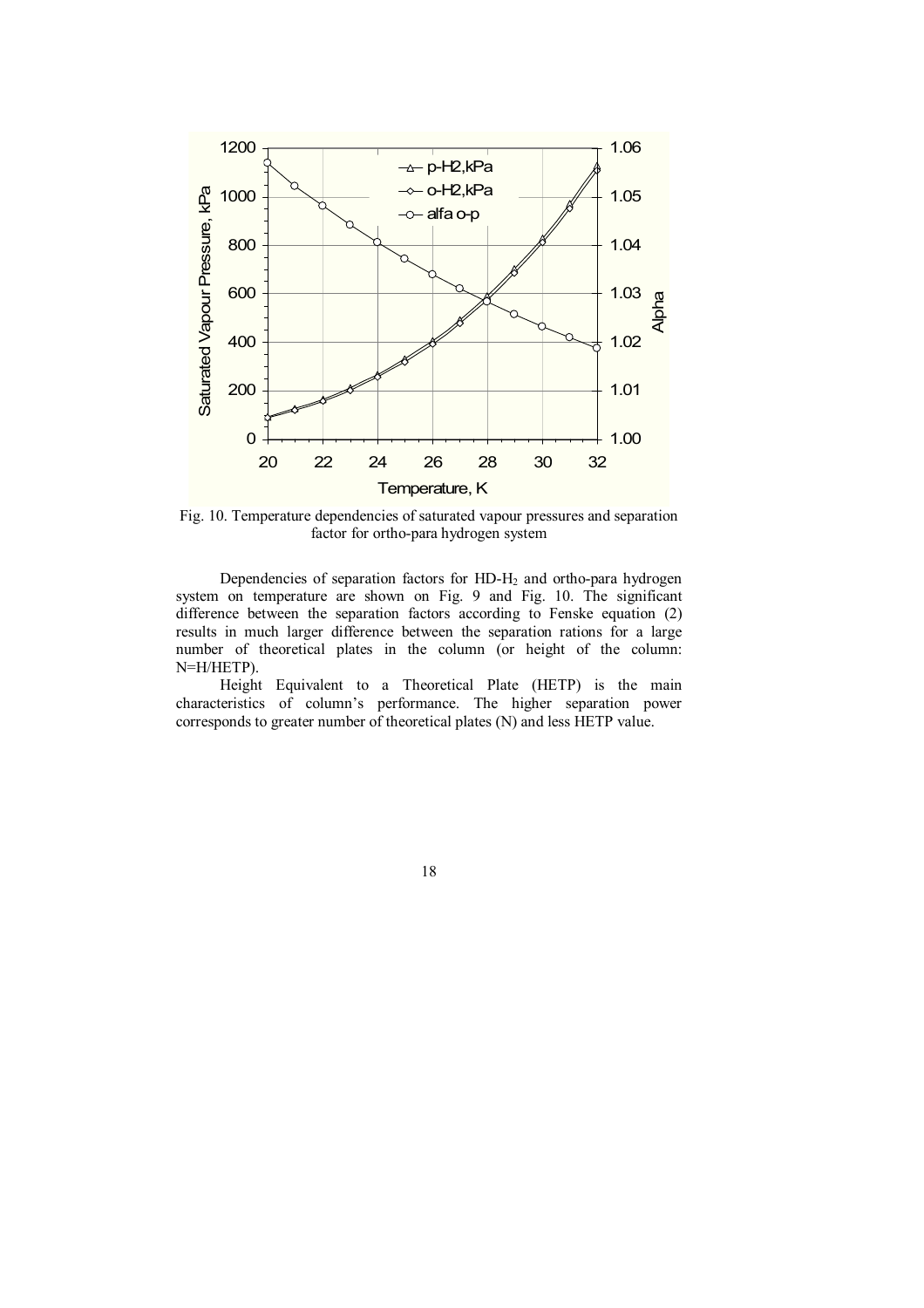### **Results of natural gas separation at total reflux mode**

First DRU run was carried out with the natural hydrogen with 126.7 ppm of Deuterium. The column was filled by liquid hydrogen in large excess, and after 1 hour operation excess gas (84 liters) was withdrawn from the column bottom. This explains low final deuterium concentration in the bottom (Table 1). Withdrawn gas was sufficiently enriched to change largely the average concentration in the column. Initial gas volume was 181.6 liters.

Negative deuterium concentration in the column top (-1.9 ppm) indicates the accuracy of the measurement. The method consists in extrapolation of sample measurement from deuterium concentration in natural hydrogen and gives low accuracy nearby zero concentration.

| <b>Probe location</b>                                     | Deuterium, ppm | Ortho, % |
|-----------------------------------------------------------|----------------|----------|
| Original gas                                              | 126.7          | 75       |
| Column top                                                | $-1.9$         | 14.6     |
| Middle                                                    |                | 32.2     |
| Column bottom                                             | 56.2           | 85       |
| Average concentration calculated from<br>the mass balance | 77             | 53.5     |

Table 1. Natural hydrogen run results

The experimental data for the ortho-para separation was fitted by the Fenske equation (Fig. 11). The average HETP calculated on the basis of tests with various vapor flow rates was 2.2 cm (Fig. 12), which is comparable with the best world' s results [6].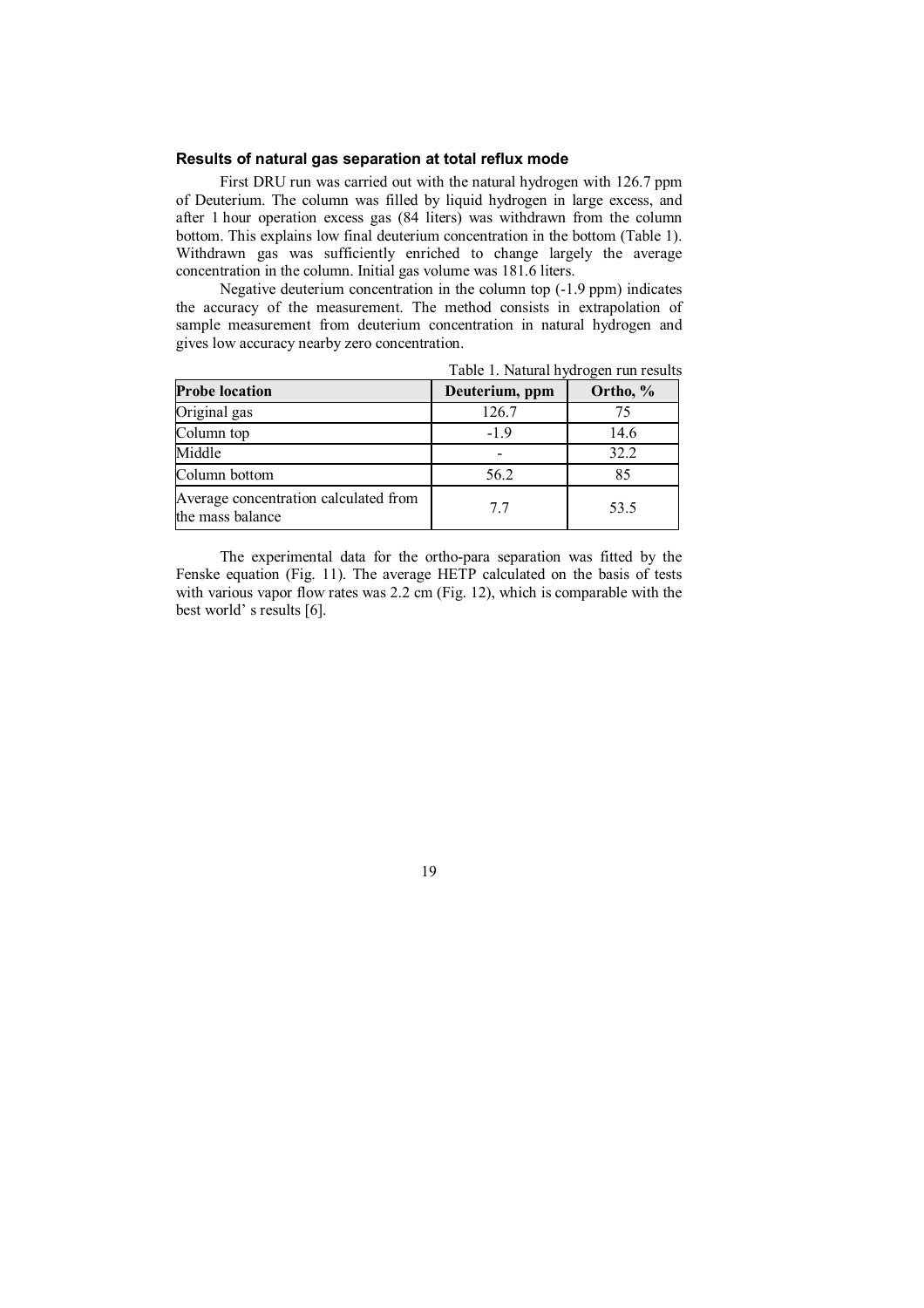







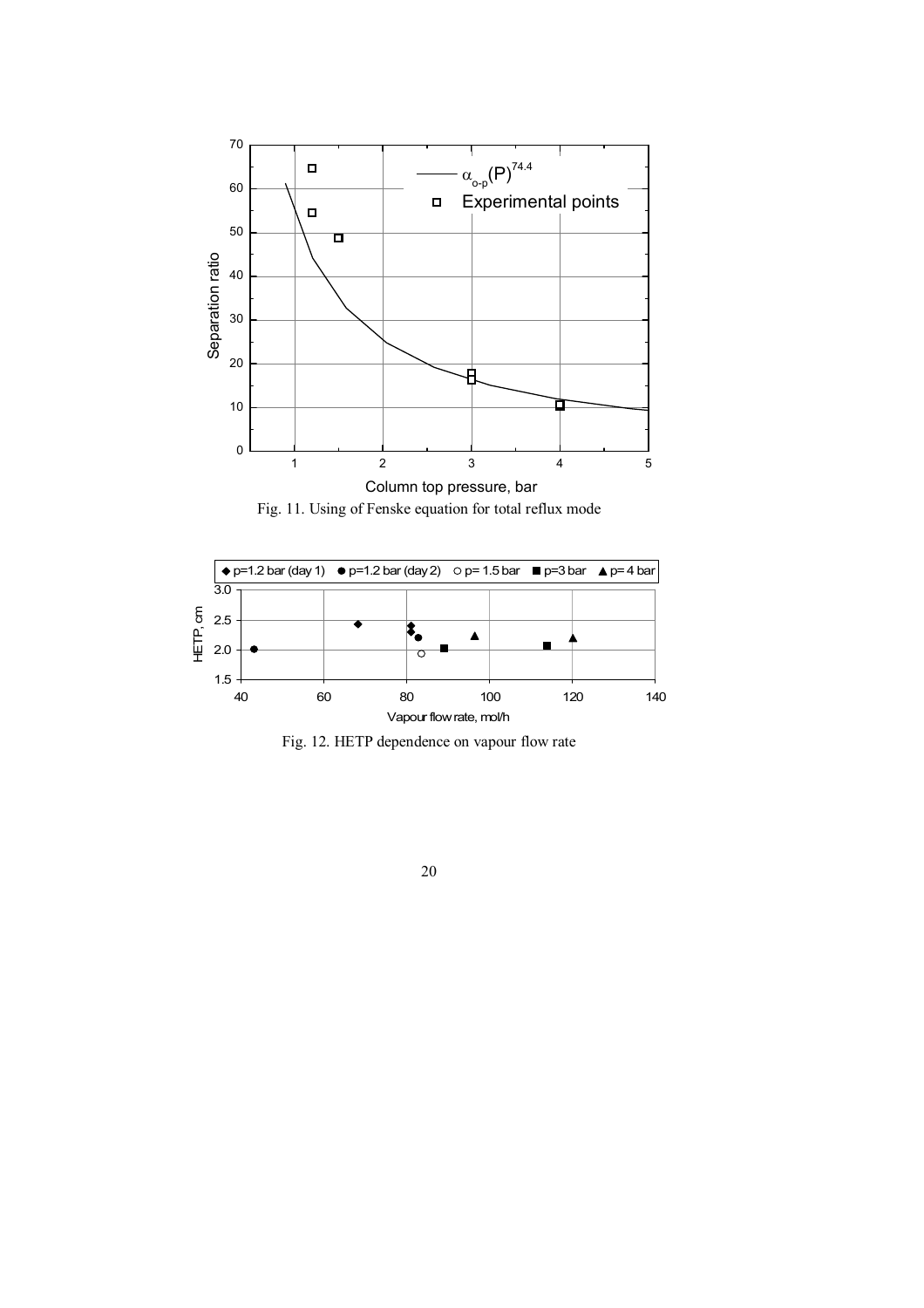#### **Studies on the pressure drop and the liquid holdup**

Fig. 13 shows the relation between pressure drop across the column and vapour flow rate for the tested mass exchange packing. Unfortunately we did not reach flooding due to relatively large inner column diameter. Original design value was 16 mm, but according to the number of circumstances the inner diameter of 22 mm was chosen, this means that packing was working at relatively low load. We had some anxieties in this respect but fortunately they were relieved due to the excellent packing performance. Packing holdup presented in Fig. 14 had an expected high value. In spite of this the time of reaching a steady state by the column is short – about 1 hour.





21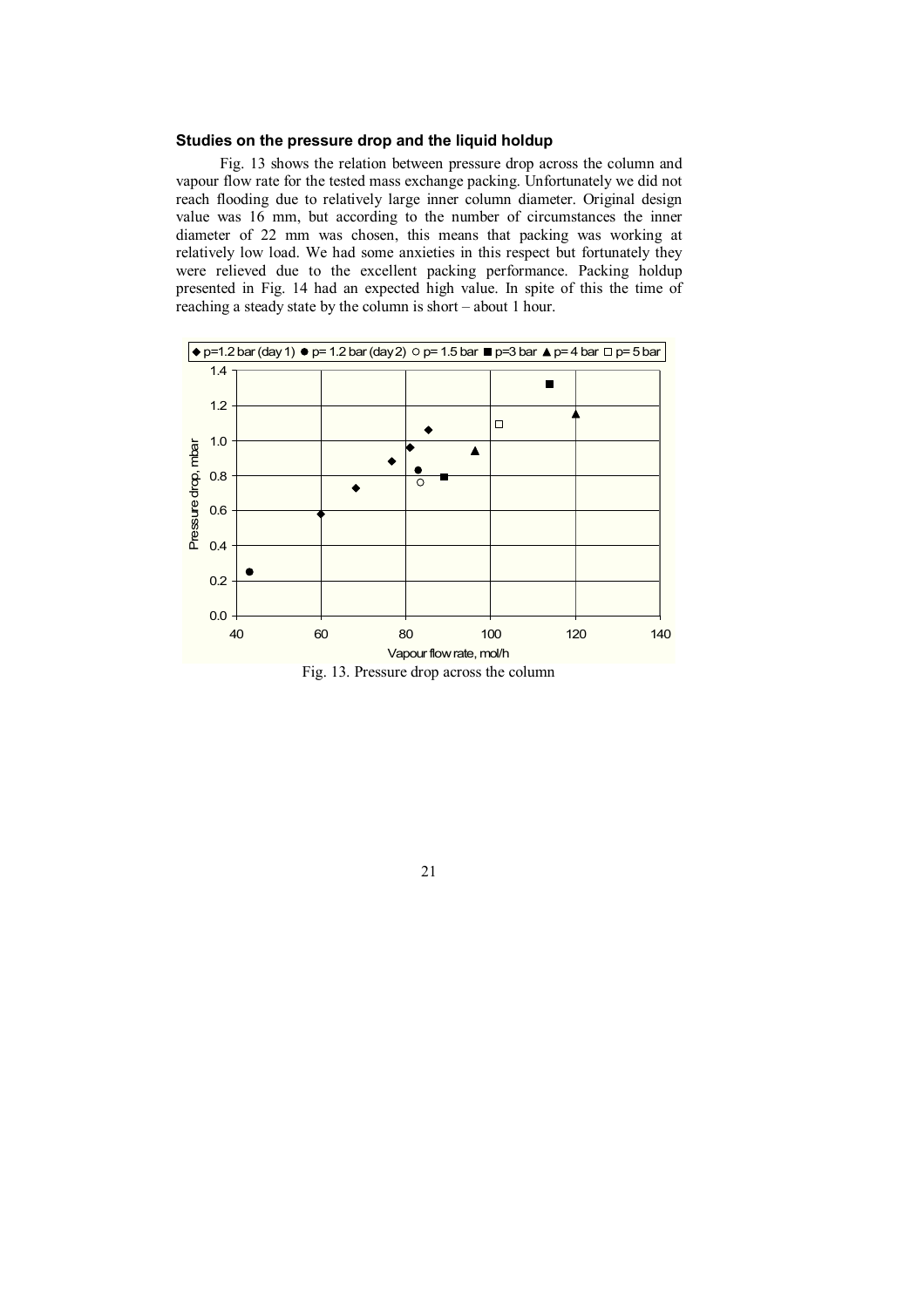

Fig. 14. Packing holdup as a function of flow rate

# **Production of Deuterium Depleted Protium**

There are several possible DRU operation modes for the deuterium depleted protium production. Four modes were tested during experiments: "feed through" with purging, "feed through" without purging, continuous circulation through CHUPS and so-called Raleigh depletion.

During the Raleigh depletion the column was totally flooded by liquefied hydrogen. After the flooding, the hydrogen was discharged through the product line. Natural hydrogen was used only for preliminary tests. The accumulating of required product was carried out from pre-depleted protium.

Mass-flow controllers of CHUPS system were used to operate the feed (MFC5) and for the product flow (MFC4). The rate of the purging flow was adjusted by manual needle valve with the help of bubble flow meter.

The results of the cleaning runs are shown in the Table 2.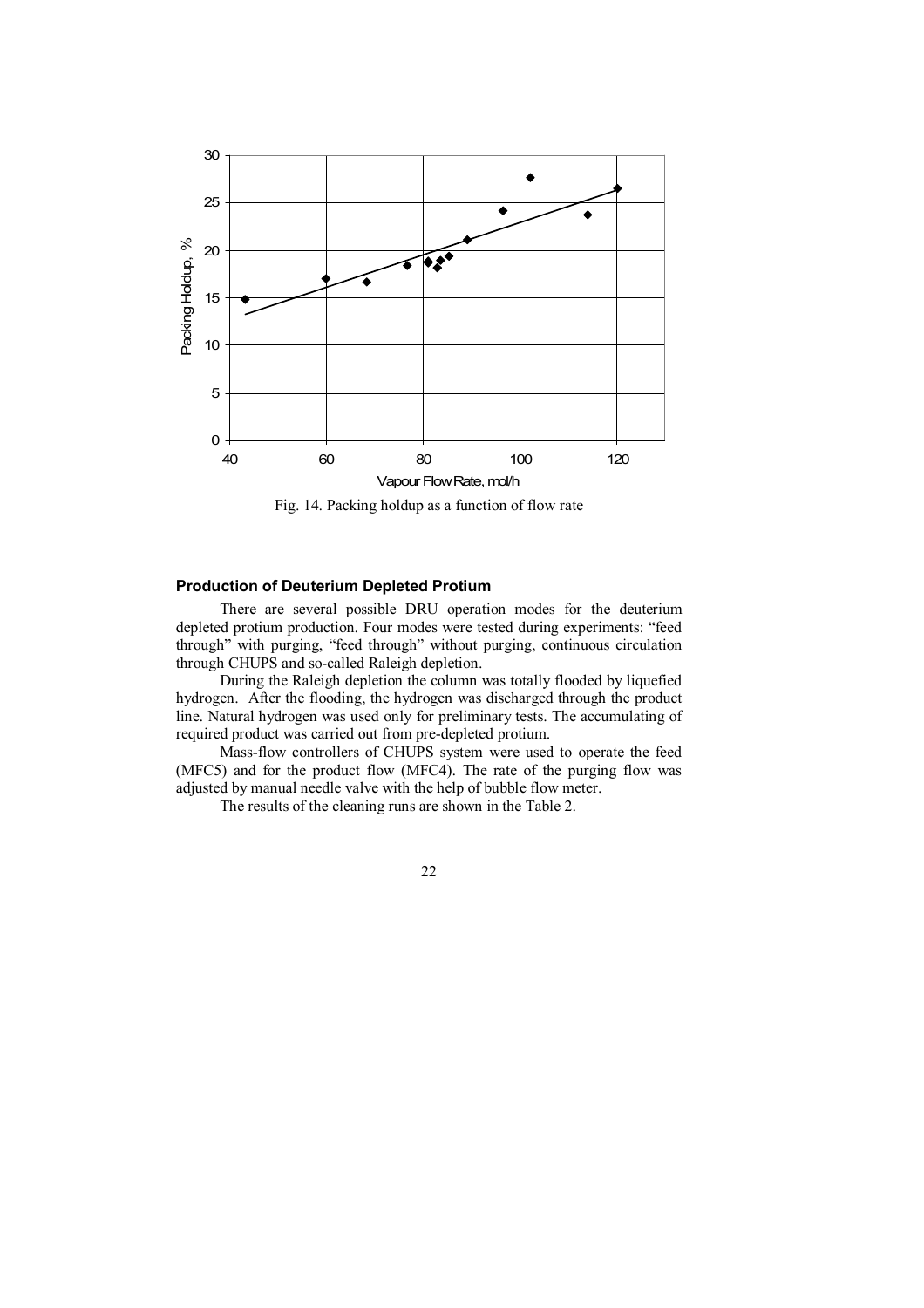| Mode                                    |               | "Feed through"<br>no purging | "Feed through"<br>with purging | Rayleigh's<br>depletion | <b>CHUPS</b><br><b>Circulation</b> |
|-----------------------------------------|---------------|------------------------------|--------------------------------|-------------------------|------------------------------------|
| Reboiler power, W                       |               | 20.5                         | 19.0                           | 12.0                    | 20.0                               |
| Pressure, bar                           |               | 1.5                          | 1.5                            | 1.5                     | 2.0                                |
| Feed flow, I/min                        |               | 0.81                         | 0.81                           | 1.25                    | 0.55                               |
| Ortho, %                                | Top           | 67.8                         | 69.4                           | ٠                       | 64.8                               |
|                                         | <b>Middle</b> | 69.2                         | 74.6                           | 94.2                    | 69.3                               |
|                                         | <b>Bottom</b> | 96.4                         | 98.5                           | ٠                       | 98.2                               |
| HD initial, ppm                         |               | 3                            | 3                              | 10                      | $3$                                |
| HD expected,<br>ppm                     | Top           | < 0.01                       | < 0.01                         | 0.09                    | < 0.01                             |
|                                         | <b>Bottom</b> | 123                          | $~1$ 200                       | 370                     |                                    |
| HD probe                                |               | Nº 50                        | Nº 57                          | Nº 61                   | Nº 67                              |
| Amount of gas, SL                       |               | 572                          | 630                            | 390                     | 420                                |
| <b>Bottom probe HD</b><br>measured, ppm |               | $57.5 \pm 1.2$               | $76.9 \pm 1.6$                 | probe lost              | $16.2 \pm 0.5$                     |

Table 2. Results of the cleaning

In addition, a number of deuterium depleted probes were collected (so called zero protium samples). Expected HD concentrations were calculated using the special program "CD-2004" on the basis of the column's model with known HETP and total height.

The measurements of the probes were performed on the new 200 kV Tandem accelerator built for isotope analysis in Zurich. A special ion source was constructed giving extremely low backgrounds of hydrogen ions from walls, etc. The walls are continuously sputtered to keep the background low allowing measurements during 2 hours. The existence of the zero samples from the DRU system turned out to be crucial, since the accelerator gives a different background if the ion source is not fed with hydrogen gas. First zero sample measurement gave zero deuterium concentration at 0.14 ppm sensitivity. Thus, it contains less than 0.14 ppm of deuterium.

The difference in expected HD concentration and measurement for probes 50 and 57 is most likely caused by wrong assumption about initial HD concentration, which was measured with extrapolation method and has large error. According to probe 50 measurement, the initial HD concentration should be  $1.40 \pm 0.03$  ppm that corresponds to the initial hydrogen measurement on the accelerator (1.44  $\pm$  0.13 ppm).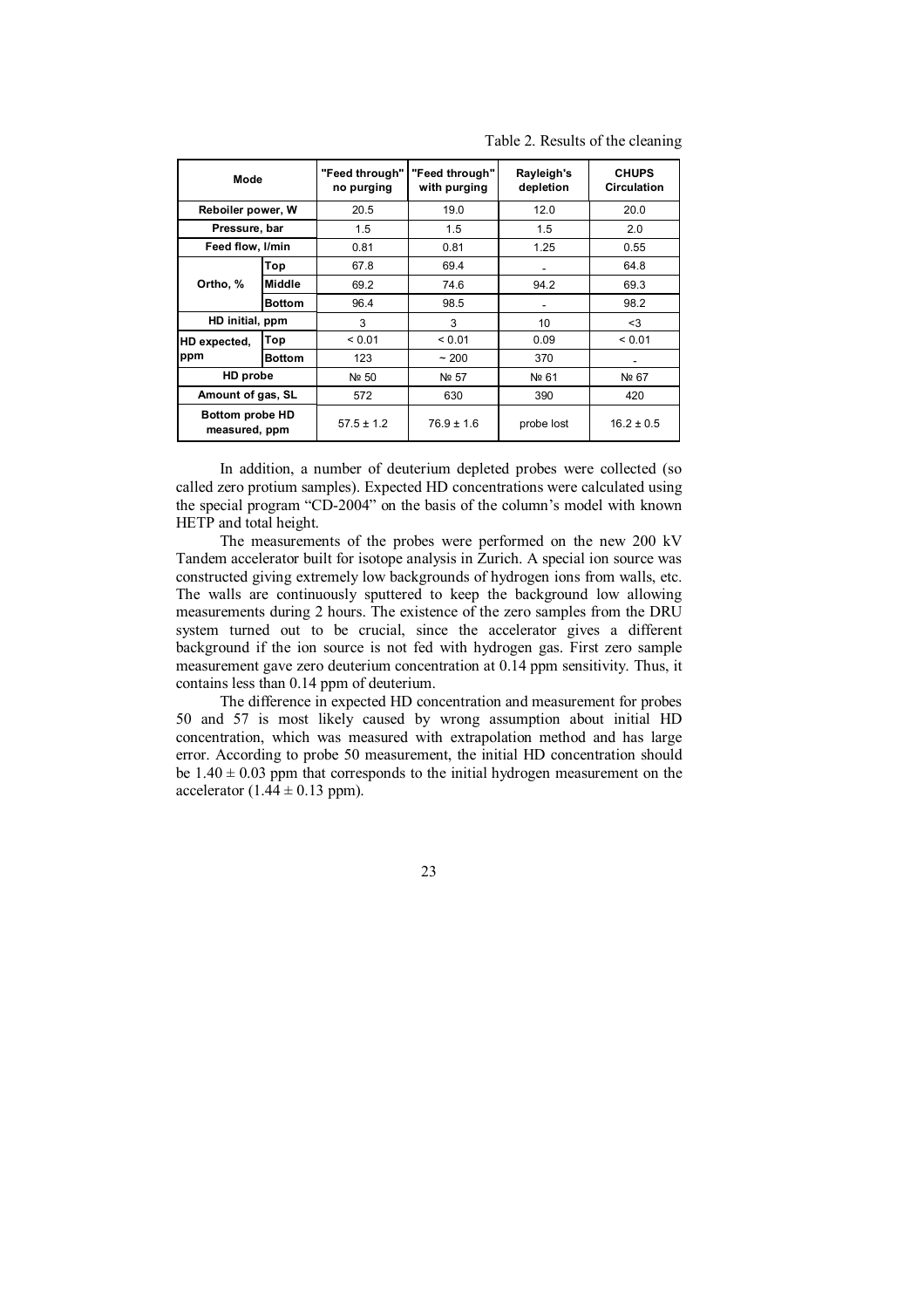

Deuterium concentration profile in the column, calculated on the base of the ortho- and para-hydrogen separation, gives very low concentration in the top of the column (Fig. 15). Such a low concentration could not be proved by direct measurement because of relatively low sensitivity of the mass spectroscopy.

The additional direct analysis of zero samples using accelerator mass spectrometry in Zurich gave a better result for depleted hydrogen from the top of the column: less than 60 ppb at 60 ppb sensitivity. This is ten times better than technical requirements of MuCAP experiment.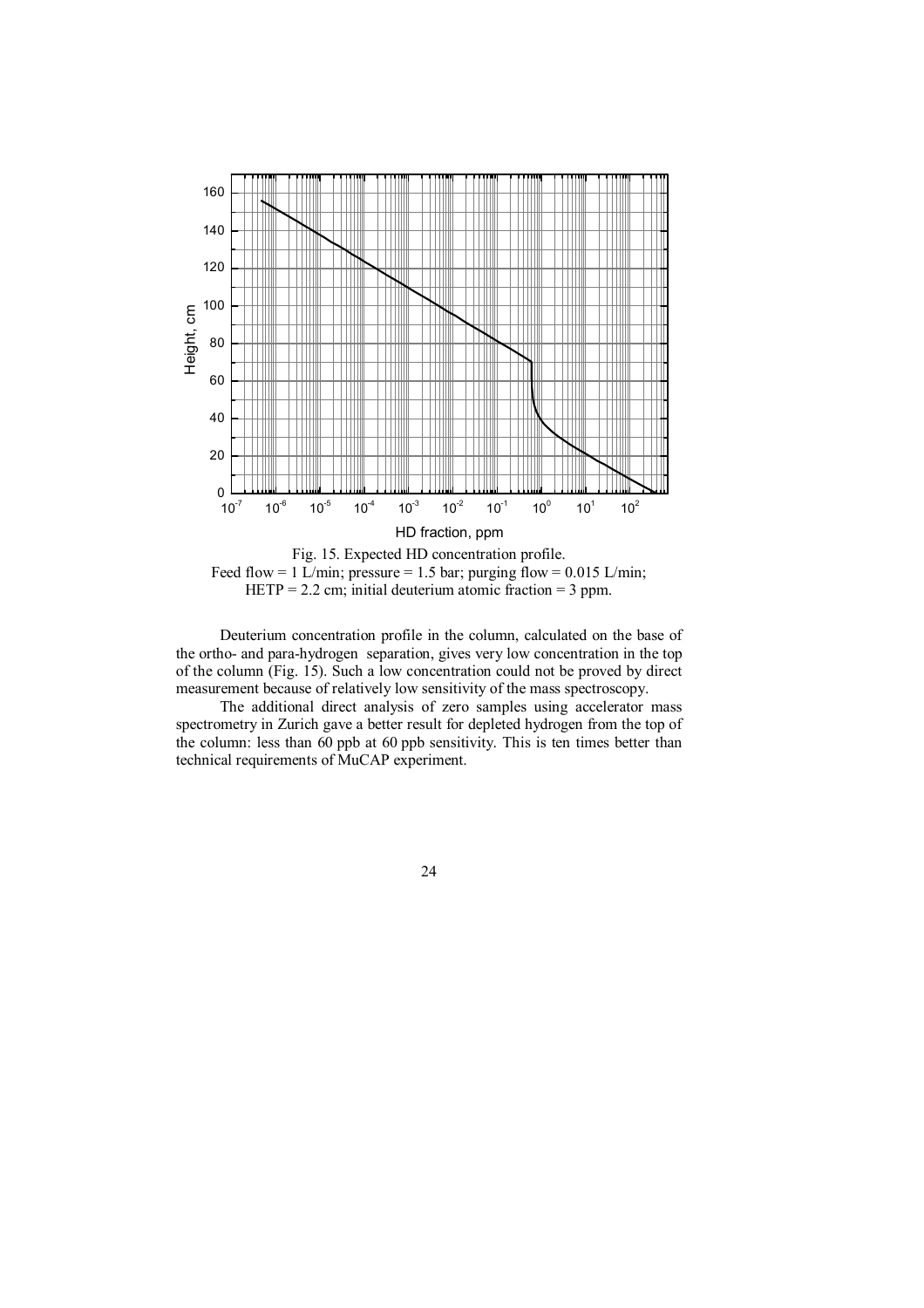### **Conclusions**

The Deuterium Removal Unit was designed and manufactured in PNPI during the fall and winter of 2005-2006. The final installation, tests and protium manufacturing were carried out in spring, 2006 in PSI. The separation characteristics of the column were studied in details. Due to the absence of direct prompt method of deuterium measurements, the indirect method of chromatographic analysis for ortho- and para- isomers of hydrogen was used to estimate the column's separation efficiency. Some interesting data were obtained.

The height equivalent to a theoretical plate (HETP) for the column is 2.2 cm. It is one of the best ever obtained results for columns of low and medium cryogenic power. For the present column, HETP value is almost constant in a wide range of vapour flow rate.

The column has the separation power in excess for the goal to be sought. Output deuterium concentration lower than 0.1 ppm almost does not depend on the initial concentration (natural hydrogen can be used!).

The pure orthohydrogen useful for some experimental physics applications can be produced by the setup as well as protium.

After the selection of column's operating parameters and the development of its operating algorithm the protium production run was performed. Several modes of isotope purification were used. As a result about  $1.3 \text{ m}^3$  of deuterium depleted hydrogen was obtained. CHUPS system was put into the mode of continuous hydrogen circulation through the column to remove deuterium.

The productivity of the system in the "feed through" mode is 500 L/day. In the mode of circulation through CHUPS system it comes to 150 L/day. The mode of Rayleigh depletion is considered to be inefficient because of small initial amount of hydrogen in the column.

The method of measurement of low deuterium content in hydrogen (1 ppm and less) is suggested. It is based on deuterium enrichment by a factor of 40 (and even more) in the reboiler.

This work is also of great importance for Detritiation Plant of PIK reactor as in accordance with a new developing design of the plant the cryogenic column with close parameters is needed. A good packing was developed and tested, successful experience was gained.